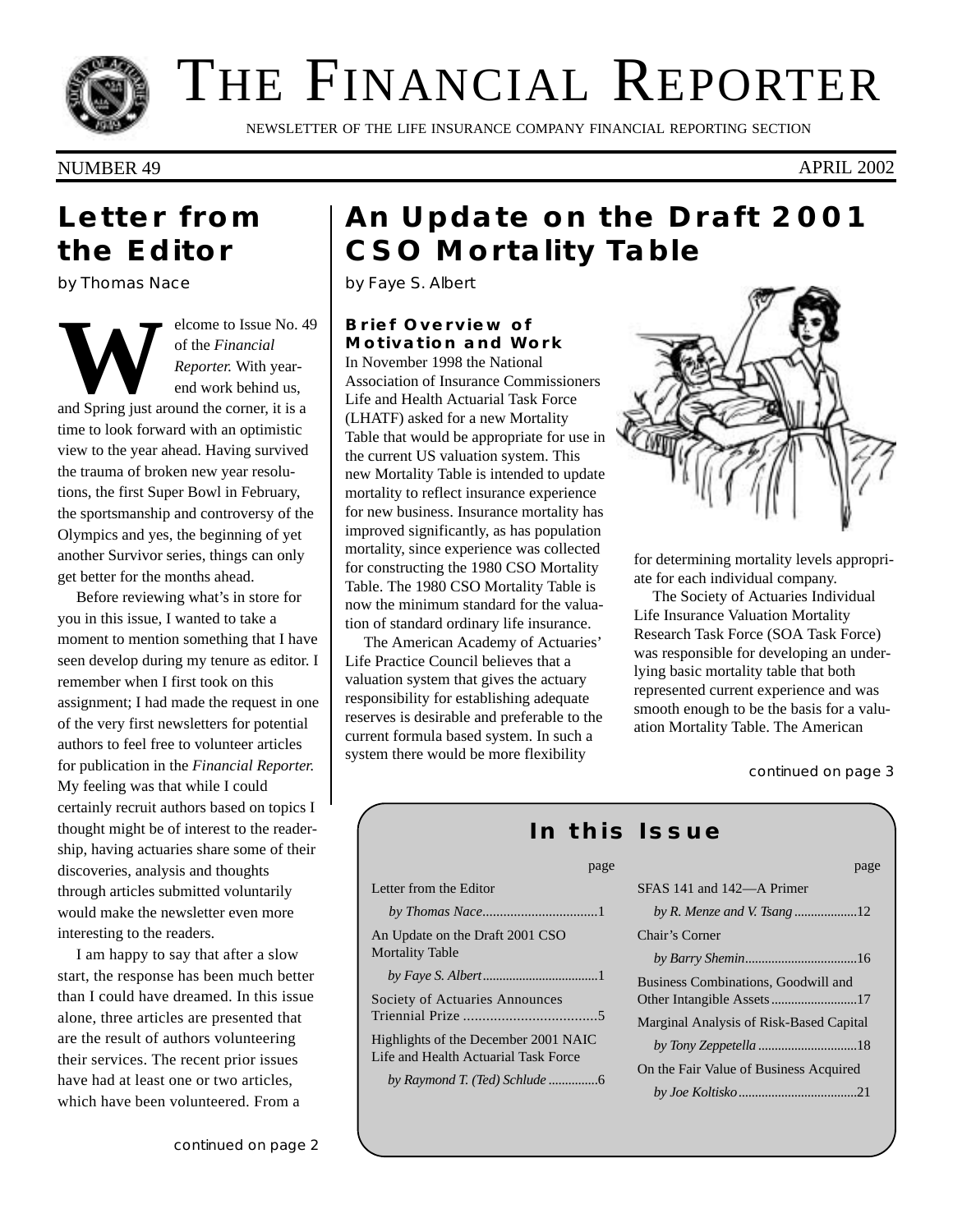#### *Letter from the Editor continued from page 1*

personal standpoint, I would like to think that the quality of the newsletter has been the attraction, which has drawn everyday actuaries into would-be authors. But whatever the reason, I applaud those who have taken the initiative to submit articles and I hope that the trend will continue. At the end of the day, the newsletter and the readers are the benefactors.

The lead story in this issue deals with the 2001 CSO table. Faye Albert provides background on its development as well as its current status. In addition, Faye takes a look at the nature of the data used in developing the table, the margins reflected, and the potential effect on reserves.

A review of all the current topics discussed at the December 2001 NAIC meeting, including the new CSO Model Regulation, can be found in Ted Schlude's detailed account of the meeting. As always, Ted does a great job in summarizing the highlights of the meeting, as well as presenting what's new on the regulatory front.

#### **Chairperson** Barry L. Shemin, FSA **Vice-Chairperson** John F. Bevacqua, FSA **Treasurer** David Y. Rogers, FSA **Secretary** James P. Greaton, FSA **Editor of** *Financial Reporter* Thomas Nace, FSA PolySystems, Inc. 6981 North Park Drive, West Bldg. - Suite #303 Pennsauken, NJ 08109 Phone: (856) 663-8711 Fax: (856) 663-8712 E-mail: *tnace@polysystems.com* **Council Members:** Mark J. Freedman, FSA Theodore J. Kitsos, FSA Mark D. Peavy, FSA Deborra M. Poorman, FSA Robert W. Wilson, FSA Kerry A. Krantz, FSA (2002 Web Liaison) **Staff Liaison,** Lois Chinnock Phone: (847) 706-3524 Email: *lchinnock@soa.org*  **DTP Coordinator,** Joe Adduci Phone: (847) 706-3548 Fax: (847) 273-8548 Email: *jadduci@soa.org* THE FINANCIAL REPORTER Issue Number 49 April 2002 Published quarterly by the Life Insurance Company Financial Reporting Section of the Society of Actuaries 475 N. Martingale Road, Suite 800 Schaumburg, IL 60173 Phone: 847-706-3500 Fax: 847-706-3599 World Wide Web: *www.soa.org* This newsletter is free to Section members. A subscription is \$15.00 for nonmembers. Currentyear issues are available from the Communications Department. Back issues of Section newsletters have been placed in the Society library and are on the SOA Web Site. Photocopies of back issues may be requested for a nominal fee.

Expressions of opinion stated herein are, unless expressly stated to the contrary, not the opinion or position of the Society of Actuaries, its Sections, its Committees, or the employers of the authors. The Society assumes no responsibility for statements made or opinions expressed in the articles, or criticisms, and discussions contained in this publication.

> Copyright © 2002 Society of Actuaries. All rights reserved. Printed in the United States of America.

Tony Zeppetella provides an update to an article that had been published in the *Financial Reporter* back in 1993. In his update, Tony



*Tom Nace*

looks at the marginal effect on RBC of a change in risk, using the 2001 year-end NAIC Risk-Based Capital formula.

In issue 47, we had published the first of a two-part article by Joe Koltisko dealing with VOBA in a fair value environment. The second part of the article appears in this issue of the newsletter. While I apologize for the delay in getting the second part to you, I think you'll agree that it is well worth the wait.

Recent FASB pronouncements, SFAS 141 and SFAS 142, deal with Business Combinations and Goodwill and Other Intangible Assets. An upcoming seminar co-sponsored by the Section is promoted in this newsletter. More importantly, we have an excellent summary of the new pronouncements, which have been put together by Russell Menze and Vincent Tsang. Whether you attend the seminar or not, reading this article is a must if you have been involved in or expect to be associated with business combinations.

Finally, our Section Chair, Barry Shemin, provides his thoughts on the current bleak state of the industry and solicits opposing views.

Once again, we have an issue jampacked with information and analysis which is yours for the taking. Bon appetit!

*Tom Nace, FSA, MAAA, is vice president with PolySystems, Inc. Pennsauken, N.J. He can be reached at* **tnace@polysystems.com.**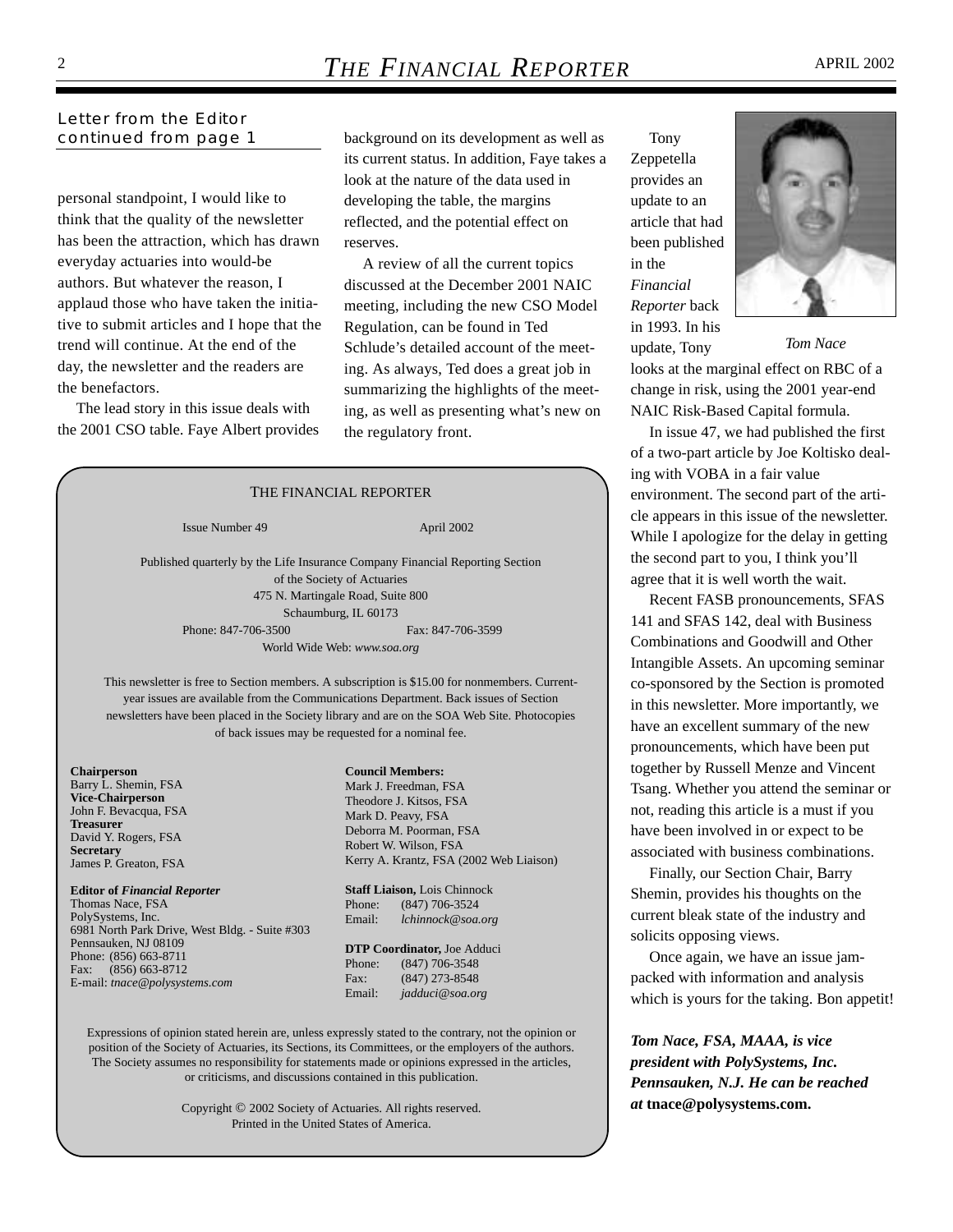*Draft 2001 CSO Mortality Table continued from page 1*

Academy of Actuaries Commissioners Standard Ordinary Task Force (Academy Task Force) was responsible for developing appropriate margins for use in a valuation mortality table and evaluating the resulting mortality table. Both of these groups solicited input and had constructive suggestions from the National Association of Insurance Commissioners Life and Health Actuarial Task Force (LHATF).

#### **What Mortality Tables are Available?**

Two Mortality Tables have been constructed, a 2001 Valuation Basic Mortality Table (2001 VBT) and the Draft 2001 CSO Mortality Table.

The 2001 VBT was completed by the SOA Task Force. It is a graduated Mortality Table, based on experience for Each mortality table has values for a 25 year select period and for ultimate ages. Each mortality table includes mortality rates for ages 0 to 120. The mortality rate at age 120 is 1.00.

#### **Status of Academy Task Force Report**

The Academy Task Force has been working with LHATF to assure that the new Mortality Table answers the needs of the National Association of Insurance Commissioners (NAIC). Both the 2001 Valuation Basic Mortality Table and the Draft 2001 CSO Mortality Table have been reviewed at quarterly meetings of LHATF to keep regulators informed of progress and address concerns and discuss choices in the Mortality Table construction. In addition, several members of LHATF have been active participants in the Academy Task Force discussions.

At the March 2001 LHATF meeting, the Academy Task Force reviewed the

*"Although the Draft 2001 CSO Mortality Table is sufficient for the majority of companies that submitted data to the experience study, it may not be adequate for some, perhaps many, U.S. companies."*

years 1990-1995. Mortality improvement from the central experience date underlying the 2001 VBT, 1992, is projected for 9 years to 2001. It is intended to be suitable as the basis for a valuation mortality table.

The Academy Task Force developed the Draft 2001 CSO Mortality Table. The Draft 2001 CSO Mortality Table has overall mortality margins of 15%. The margin formulae are of the same form as the 1980 CSO Mortality Table, i.e. an inverse function of the expectation of life.

Separate nonsmoker, smoker, and composite nonsmoker/smoker mortality tables were developed for males and females for a total of six mortality tables. implications of either 10% or 20% margins combined with the 2001 VBT. Input was solicited for both the level of the load and the form of the load. LHATF indicated that the loading should strive to assure that the valuation mortality equals or exceeds the mortality experience of most companies. No single mortality table would be expected to produce adequate mortality rates for every company. However, on the basis of the analysis presented, LHATF indicated an overall 15% load to mortality and the same form of load used in the 1980 and 1958 CSO Mortality Tables would be reasonable choices.

The Draft Academy Task Force Report on the draft Mortality Table was

first presented to LHATF in June 2001. Since that time the Draft has been discussed on a number of conference calls and has been redrafted twice. As of the LHATF meeting in Chicago in December 2001 only a couple of items still require expansion and clarification. Some companies have higher mortality than the Draft 2001 CSO Mortality Table. What would prevent them from using the Draft 2001 CSO Mortality Table in calculating their reserves if it were the minimum standard? The variability of small company mortality is also still being reviewed and will be considered in another appendix to the Academy Task Force Report.

Although the Draft 2001 CSO Mortality Table is sufficient for the majority of companies that submitted data to the experience study, it may not be adequate for some, perhaps many, U.S. companies. Thus using the Mortality Table could lead to inadequate reserves. There are different ways to approach this question besides accepting reserves for every company that submits reserves calculated using the minimum standard.

One approach might compare mortality results of the company under consideration to the valuation Mortality Table. An adjustment of the 2001 CSO Mortality Table, perhaps based on the experience itself, would then be used in computing reserves if the overall comparison were unacceptable.

Another way outstanding regulatory issues concerning the Draft 2001 CSO Mortality Table might be addressed is by using the valuation actuary analysis and opinion.

Asset adequacy analysis helps the actuary determine whether a particular company can meet its obligations. Such an analysis incorporates many company specific factors, including mortality.

Concurrent with the work on the Report, volunteers from the Academy Task Force are working with LHATF to complete drafting rules for use of the Draft 2001 CSO Mortality Table.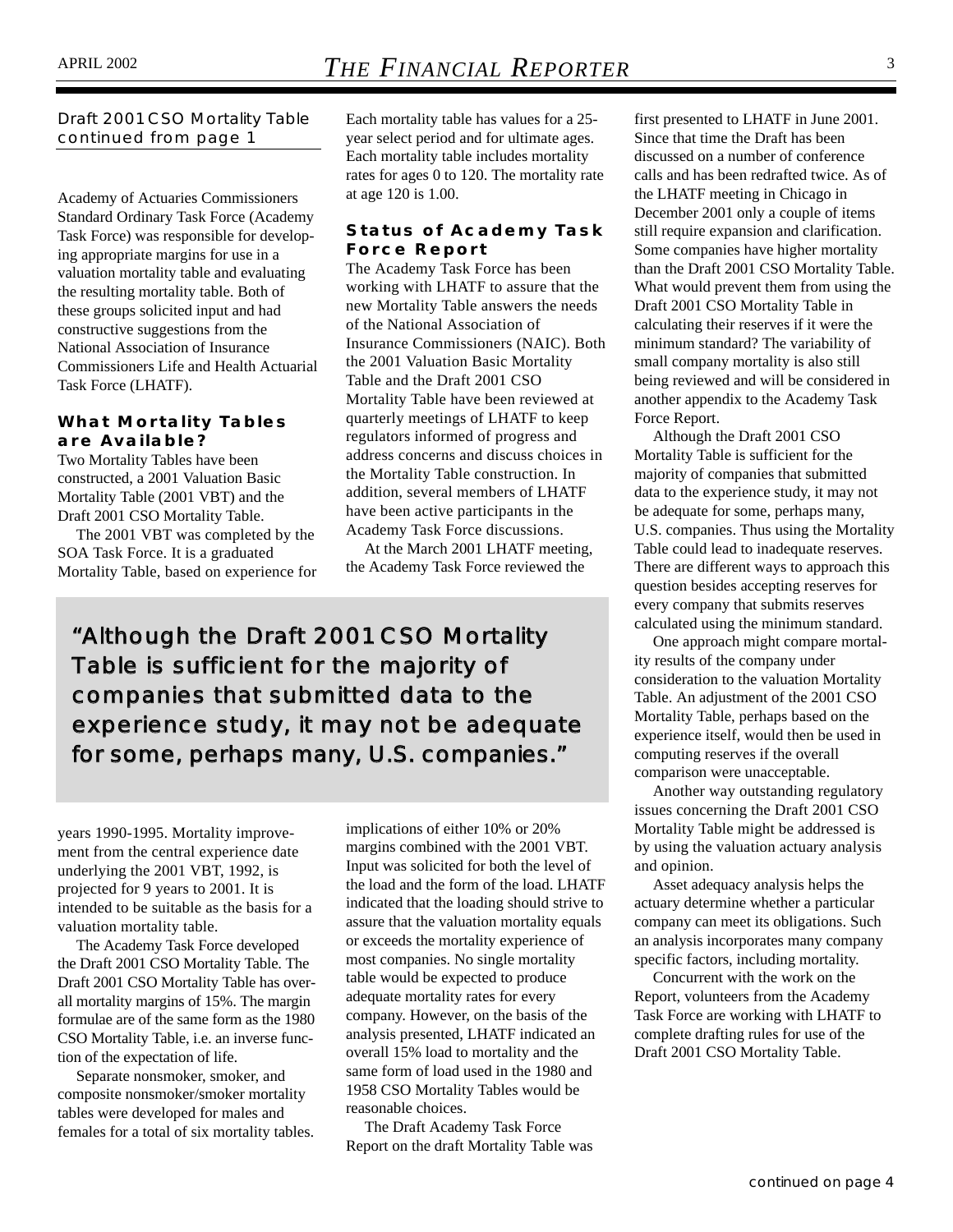*Draft 2001 CSO Mortality Table continued from page 3*

#### **Appropriateness of Experience Data**

The mortality in the Draft 2001 CSO Mortality Table is intended as a minimum valuation standard in the U.S. Whether this Mortality Table is appropriate as a minimum standard depends on whether it is constructed from representative experience in the U.S. life insurance industry.

If individual company mortality data were provided to the SOA Individual Life Experience Study Committee, the submitting company would benefit by having their own mortality experience

result, the two databases were not combined to produce a larger data source.

As mentioned before, the SOA Individual Life Experience Study Committee has had increasing difficulty obtaining individual company mortality experience for inclusion in their studies. On a going-forward basis, blending the SOA data with the Bragg experience before creating any new experience Mortality Table would broaden the applicability of the results.

Experience from Bragg and Associates and experience from the Veterans Administration was used to augment SOA experience where SOA experience was limited. In addition, three reports were supplied using the Bragg data to assist the Academy Task Force.

*"There are a number of reasons to load the VBT to produce a minimum industry valuation standard."*

compiled. The submitting company would also have confidential reports comparing their experience to intercompany experience and to the valuation Mortality Table. Such an approach would have the salutary effect of increasing the intercompany data available. The SOA Individual Life Experience Study Committee has had difficulty, and increasing difficulty, obtaining mortality experience for inclusion in their studies.

The VBT was based primarily on the 1990-95 Report prepared by the SOA Individual Life Experience Study Committee. This study used a very large body of experience data for 21 life insurers: \$5.7 trillion exposed amount of insurance and \$14.0 billion of claims.

A comparable and slightly larger experience database from Bragg and Associates, 23 companies, some overlapping with the SOA, was considered for use in constructing the 2001 VBT. A comparison of Bragg experience with SOA experience using broad ratios of actual to expected did not indicate a material difference between the two. As a These reviewed older age mortality, company mortality variations, and actual to expected 2001 VBT mortality results by age and duration.

#### **Margins**

There are a number of reasons to load the VBT to produce a minimum industry valuation standard. Since the VBT was based on a significant amount of data, the Academy Task Force felt confident that mortality would reproduce that expected for the appropriate underlying experience. However, even if expected experience conforms to the 2001 VBT, companies will experience random fluctuations in experience; and small companies will be subject to wider random fluctuations than larger ones. Differences in mortality experience may also be due to a different mix of health among the company's policyholders than was reflected in the intercompany data. Further, unknown and unanticipated changes in mortality experience may occur.

Testing by valuation cell was done to assure that reasonably consistent margins were applied fairly to male and female policyholders issued with different smoking underwriting characteristics at different times.

Review of the experience data showed wide variations in overall mortality experience among the companies included in the study. This was an area of considerable concern and analysis.

The Academy Task Force created a Mortality Table that produced valuation mortality using the Draft 2001 CSO Mortality Table that was equal to or greater than the experience for approximately 70% of the companies included in the SOA study. This corresponds to a 15% overall load to the VBT.

#### **Reserve Testing**

The reserve implications of the new valuation mortality are important to consider in addition to the mortality changes alone.

The Academy Task Force considered the appropriateness of the Mortality Table as a minimum industry standard using a notion defined as *comparison reserves. Comparison reserves* are formula reserves calculated on a 1-year preliminary term basis and comparison reserve factors are applied in the same fashion as the current statutory model. However, the factors are constructed from individual assumptions based on current industry experience. Also, the factors for term insurance reflect lapse rates. Each assumption is intended to cover 85% of current industry experience. Mortality is based on 1990-95 SOA study. Interest is based on 12/31/00 yield curve, NAIC C3 model, and 1995-99 NAIC investment returns. Lapse rate data was obtained from the LIMRA International study, "1993-94 United States Lapses by Duration and Product Line: Long Term Ordinary Lapse Survey," copyright ©1996 LIMRA International.

*Comparison reserves* were reviewed in conjunction with simulated statutory reserves. Simulated statutory reserves were calculated using the current industry formula but substituting the Draft 2001 CSO ultimate composite smoker and nonsmoker mortality Table for the 1980 CSO Mortality Table. The point of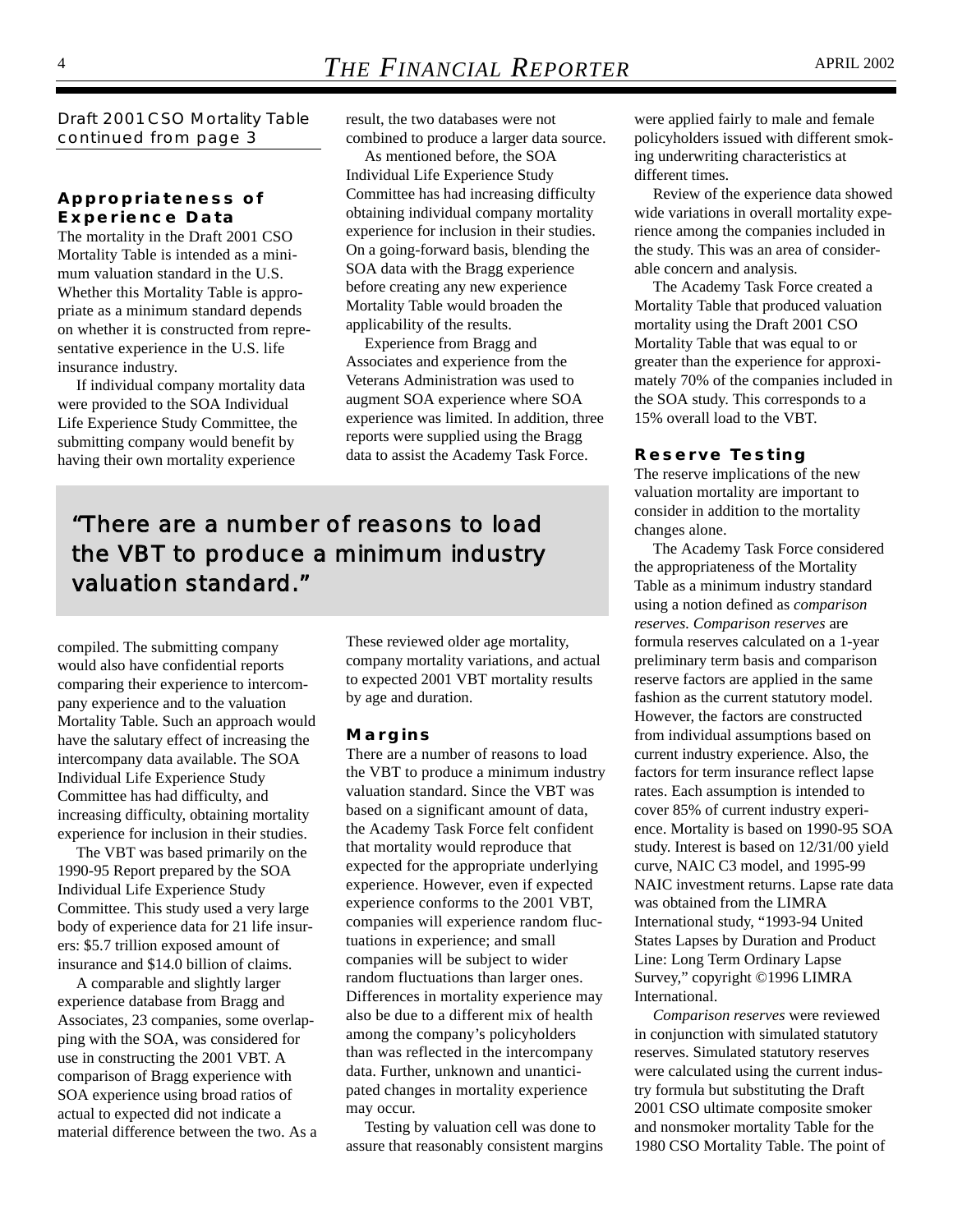these analyses was to test the appropriateness of the Draft 2001 CSO Mortality Table as an industry standard. The *comparison reserves* were roughly adequate to provide adequate reserves for companies within 85% of the industry experience for each of mortality, interest, and in the case of term, lapse.

Three plans were considered, representing the main sectors of current life insurance industry sales activity; Whole Life as proxy for all permanent life, a level premium Universal Life plan with zero cash value at maturity for all universal life plans, and Twenty-year Level Premium Term for all term products. Both types of reserve factors were calculated for these plans for each of Male and Female, ages 25, 35, 45, 55 and 65, and durations 1-20. Deficiency reserves were not considered, nor were any plans guaranteeing continuing coverage at the initially quoted level premium.

As you might imagine, there is not a consistent relationship between all these cells of reserve factors. For permanent life the *comparison reserves* are consistently less than simulated statutory reserves. For term life the *comparison reserves* are consistently greater than simulated statutory reserves, more so at

younger ages and earlier durations. Universal life reserves are the cash value when it exceeds the calculated reserve; cash values were held as the reserve for durations 10 and greater for our proxy plan. At earlier durations *comparison reserves* are consistently less than simulated statutory reserves for universal life.

Considering that *comparison reserves* incorporated individual assumptions, which each covered 85% of U.S. industry experience, these results are not surprising. Sensitivity testing was done to see what percentage improvement in each of the experience factors was necessary to produce reserves equal to 100% of the simulated statutory reserves.

#### **Impact of Draft 2001 CSO Mortality Table on Life Insurance Reserves**

The Academy Task Force considered valuation reserves consistent with the current statutory model. Reserves using the 1980 CSO Mortality Table were calculated and compared to reserves produced using the Draft 2001 CSO Mortality Table and the 2001 VBT.

In order to evaluate the impact of the Draft 2001 CSO Mortality Table a model

office was created. This model used the same representative products discussed in the reserve factor tests with proportions equal to those distributed by the industry in 1999 according to LIMRA. The inforce model reflected a growth rate of 5% per year and a lapse rate of 4% per year.

Overall, reserves based on the draft 2001 CSO Mortality Table are about 20% lower than reserves based on the 1980 CSO Mortality Table, with larger reductions for term.

The December 2001 draft of the Academy Task Force Report is available for more detailed discussion of the items sketched above. Many details of background work and analyses are included as appendices to the Academy Task Force Report. For example, Appendix K is The Report of the SOA Task Force and it describes the data and methods used in constructing the VBT.

*Faye S. Albert, FSA, MAAA, is President at Albert Associates in Miami, FL. She can be reached at* **fayealbert@ albertassociates.org.**

### **Society of Actuaries Announces Triennial Prize**

The Society of Actuaries and its Committee on Life Insurance Company Expenses (CLICE) announces the inaugural \$5,000 Arthur Pedoe Life Insurance Company Expense Study Award. The first award will be presented in 2004 for the best paper published between July 1, 2001 and June 30, 2004.

The purpose of the award is to increase awareness of the importance of expense analysis among company management by encouraging informative, high-caliber papers on the subject. The award will be offered once every three years for a paper that is judged to be the best paper on life insurance company expense analysis published by a suitable actuarial publication.

To be considered, a paper must be based on sound actuarial and accounting principles and should be of such caliber as to advance the state of the art of expense analysis and related life insurance financial information. Members of the CLICE will judge entries in conjunction with the editors of the *North American Actuarial Journal* (NAAJ). The CLICE reserves the right not to make an award in any period in which it does not consider any paper worthy of the award.

The award is named for Arthur Pedoe, an actuary who was well known for his studies of life insurance company expenses. Mr. Pedoe was a Fellow of the Institute of Actuaries, the Actuarial Society of America, the Canadian Institute of Actuaries, and the Society of Actuaries where he held the office of Vice President in 1958-59. He spoke frequently at Society meetings on trends in expenses and on the importance of controlling increases in expenses. For this purpose, he developed methods of calculating expected expenses to be compared with actual expenses. These methods were still in general use at his death in 1979.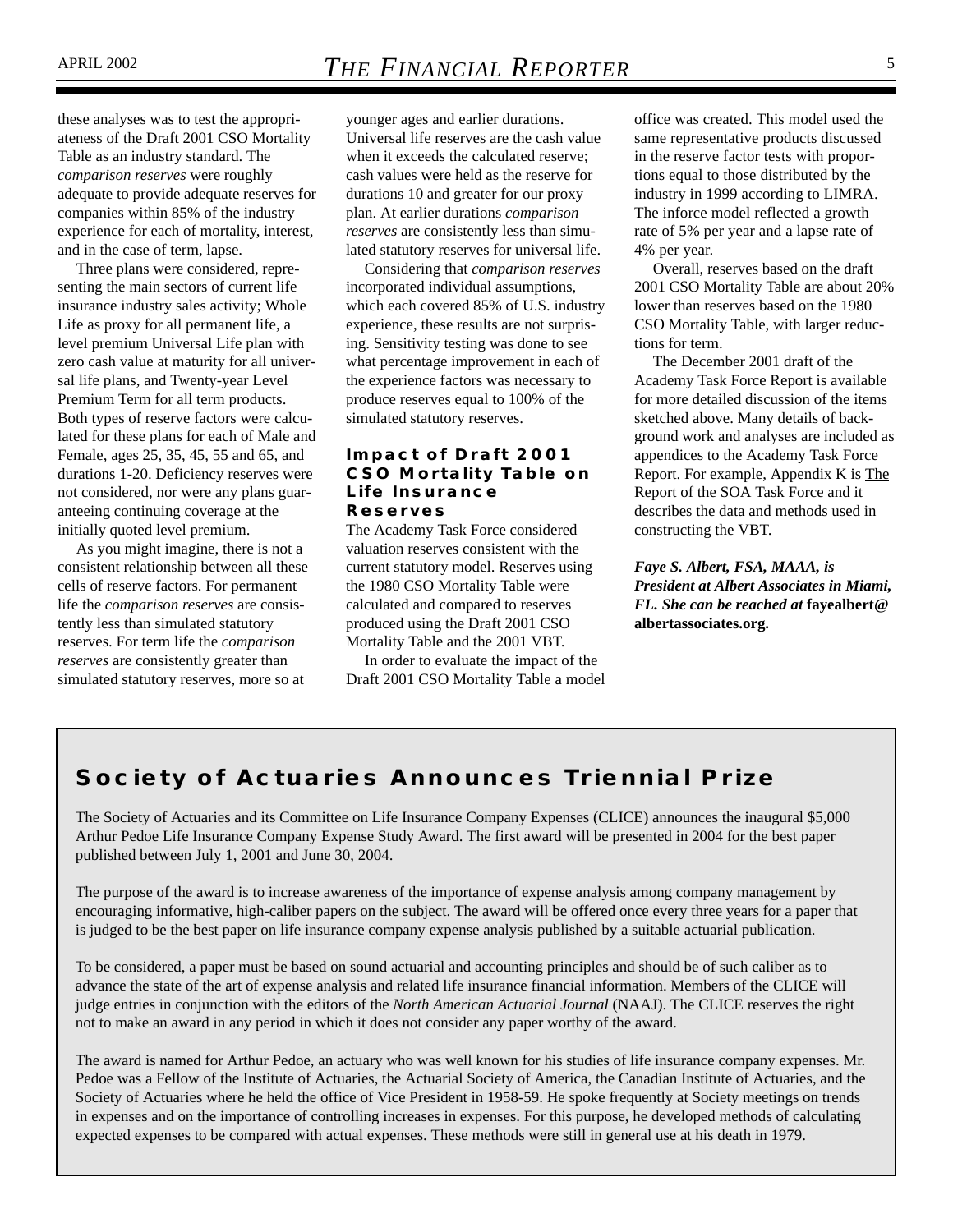## **Highlights of the December 2001 NAIC Life and Health Actuarial Task Force**

*by Raymond T. (Ted) Schlude*

*Author's Note: I attended the NAIC winter meeting held December 6-11, 2001 in Chicago, Illinois. Summarized below is what took place at the various task force and working group meetings.*

#### **Life and Health Actuarial Task Force**

On Thursday, December 6, 2001, the Life and Health Actuarial Task Force (LHATF) met to discuss three pending projects discussed below. Subsequent to the meeting, three documents were issued for exposure and comment.

- VAGLB Actuarial Guideline MMMM
- Actuarial Guideline AXXX
- New CSO Model Regulation
- **1. Variable Annuities with Guaranteed Living Benefits (VAGLB):**

LHATF received the Academy's December 2001 report upon which the discussion was based. Several issues were addressed as summarized below.

- Money Market Class: Concerns were expressed that money market returns based on a forty-year database are too high and may not be appropriate in today's interest environment. A change was made to use the lower of the most recent ten-year or forty-year database, but to retain the current volatility. This reduced the guideline MMMM return by 2.1% from the prior guideline.
- Equity Classes: LHATF had asked the Academy to research whether the equity class should be expanded for the purposes of a VAGLB guideline. Analysis performed by the Academy supported continued use of a single equity class rather than four separate classes which had been contemplated for AG 34 GMDB prior to being collapsed into one class in the final AG 34. This ensures consistency between GMDBs and VAGLBs in the integrated CARVM framework.
- Effective Date December 31, 2002: The effective date was deferred one year to December 31, 2002, but with a two-year rather than a three-year phase-in as permitted by the Commissioner.
- Retrospective Floor: The regulators preferred to keep the minimum reserve floor equal to the retrospective accumulated charges in the guideline until more work is completed on the C-3 Phase II project. Most regulators were receptive to eliminating the retrospective floor once RBC for VAGLBs has been developed and adopted. Further work will be done related to the release of any excess reserve created by the retrospective floor.
- C-3 Phase II Update: LHATF received a report from the Academy related to developments with respect to the C-3 Phase II project. The Academy plans to have a draft recommendation to the Life RBC Working Group for discussion at the March 2002 NAIC meeting. Focus is on development of a total capital requirement (RBC plus VAGLB reserve) that would satisfy CTE 90% (conditional tail exposure for the average of the worst 10% of stochastic scenarios) rather than the more traditional 95<sup>th</sup> percentile.

Finally, the guideline (AG MMMM) was exposed for adoption contemplated in March, 2002 with anticipation that some additional modifications could be made based on interim conference calls and to accommodate some phase out language for the retrospective floor.

#### **2. Issues Pertaining to XXX - Actuarial Guideline AXXX:** LHATF

moved forward and exposed a draft actuarial guideline AXXX to be effective December 31, 2002, but with application to prior periods' issues retrospectively to a state's effective



date for the XXX model regulation. For universal life policies with shadow account secondary guarantees (item #8 in AXXX), the application would be to policies issued subsequent to December 31, 2002.

The exposed document included certain refinements for comments received from interested parties. Note that based on the meeting, a revised AXXX was created as described previously.

#### **3. New CSO Mortality Table:**

Discussion first focused on a review of the process to this point, which included development of a basic table, determining the appropriate margins, developing the valuation table and comparing reserves for various plans under the 80 CSO and new CSO tables.

Next, the discussion revolved around the appropriateness of this table for all products including guaranteed issue, simplified issue, and other products of a substandard nature. Given that the basic table includes a relatively small number of companies with four companies having half the exposure and given that guaranteed issue was excluded from the study, some regulators suggested that use of the new table should coincide with a Section 8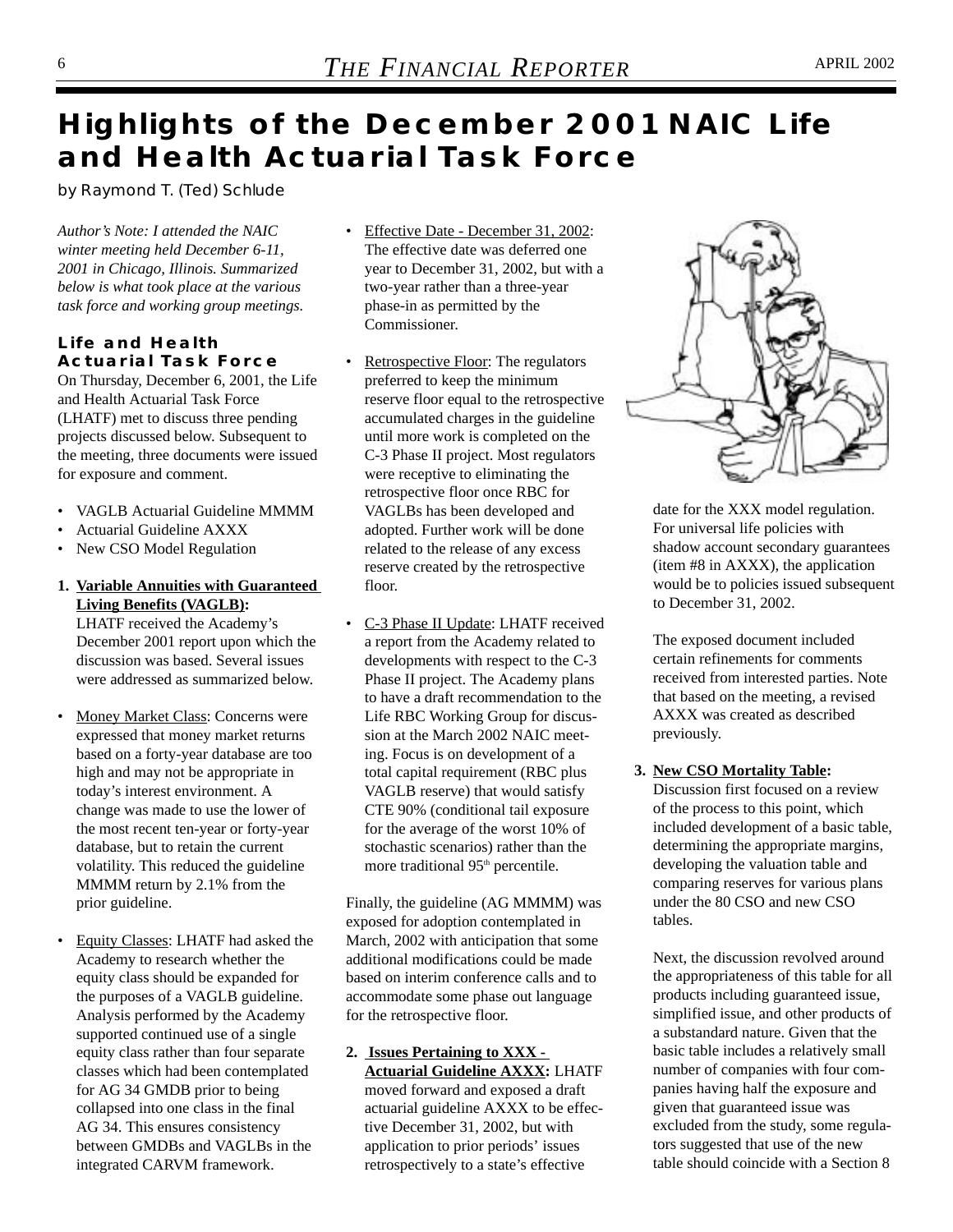opinion. Others expressed a need for timely adoption and also to consider the impact of the new table in other areas such as non-forfeiture, universal life model regulation, 7702 limitations, etc.

Finally, the model regulation implementing the new CSO table and several outstanding issues were discussed, including:

- Calculation of Deficiency Reserves: Basic reserves and deficiencies should be calculated using the same select and ultimate or ultimate tables and there should be no mixing and matching in the regulators' eyes. Language to this effect was inserted into the exposed model regulation.
- Appropriateness of Table for Certain Risks (guaranteed issued, simplified issue, substandard, etc.): A conference call in January 2002 will review the revised language requiring asset adequacy analysis if the new table is used by a company.

A copy of the revised model regulation was exposed for comment in mid-December with certain modifications prescribed by LHATF at the December 6, 2001 meeting.

On Friday afternoon, LHATF held its general matters meeting and discussed the following life and annuity projects.

#### **1. Non-forfeiture for Universal Life Products with Secondary Guarantees - AG XYZ:**

This guideline would require nonforfeiture values for UL products with longer-term secondary guarantees. The regulators discussed a proposal from various interested companies to drop this project and rather rely on appropriate disclosure with respect to the UL secondary guarantee being provided (in particular, that there could be no cash value).

Regulators took a vote and decided to continue to move forward with the project, incorporate certain other recent comments and have a draft for

exposure by the end of January. There may be a drafting note added emphasizing that non-forfeiture is a state issue and each state can determine what, if anything, to do with AG XYZ. Adoption of this Guideline is expected in March, 2002 by LHATF.

Opponents to the Actuarial Guideline argue that UL products with zero minimum non-forfeiture benefit, but with longer term insurance guarantees, are desired by the consumer and clearly

concept of a plan for determining charges, credits and non-forfeiture benefits, and some degree of regulatory oversight for non-guaranteed elements.

It was also noted that the Academy is beginning a project to explore reliance on professionalism as the standard. They are currently surveying chief actuaries at mutual life insurers and universal life writers to compare dividend principles with universal life

*"Opponents to the Actuarial Guideline argue that UL products with zero minimum forfeiture benefit, but with longer term insurance guarantees, are desired by the consumer and clearly explainable by agents."*

explainable by agents. XYZ will eliminate a simple to define benefit which satisfies consumer demand for a longterm insurance guarantee in a universal life product. Proponents of XYZ argue that if a level premium longterm guarantee is provided, the product should have to comply with standard non-forfeiture laws otherwise there is an un-level playing field between traditional life and universal life products.

As a result of complexities in the way in which the required non-forfeiture benefit is described, it will be a burden for companies selling UL with longer-term secondary guarantees to set up systems to comply with the requirements of the guideline. The proposed effective date is January 1, 2003, but this may be deferred to some point in 2004 by LHATF.

#### **2. General Non-forfeiture Project:**

LHATF briefly discussed the general non-forfeiture project including a September 8, 2001 draft model law which reflects certain principles regulators have reached consensus on including: retrospective design, a minimum floor, cash values, the

non-guaranteed element credits and charges and will report to LHATF at the March, 2002 meeting.

Finally, it was noted that there is an IAA document which deals with The Role of the Actuary in Prudential Supervision which may be of interest given the direction being contemplated.

#### **3. Possible Areas of Revision to the Standard Valuation Law:**

Various issues with respect to the long-term viability of the current standard valuation law were discussed including: the formulaic reserve approach generally, impact on tax reserves of any changes in approach and the desirability of having a single state of domicile opinion, which has not been accomplished by the recent changes to the AOMR.

As part of the Academy Life Practice Council's reorganization, to be more effective, an informal working group is beginning to consider/create a framework for a strategic long-term vision for reserves.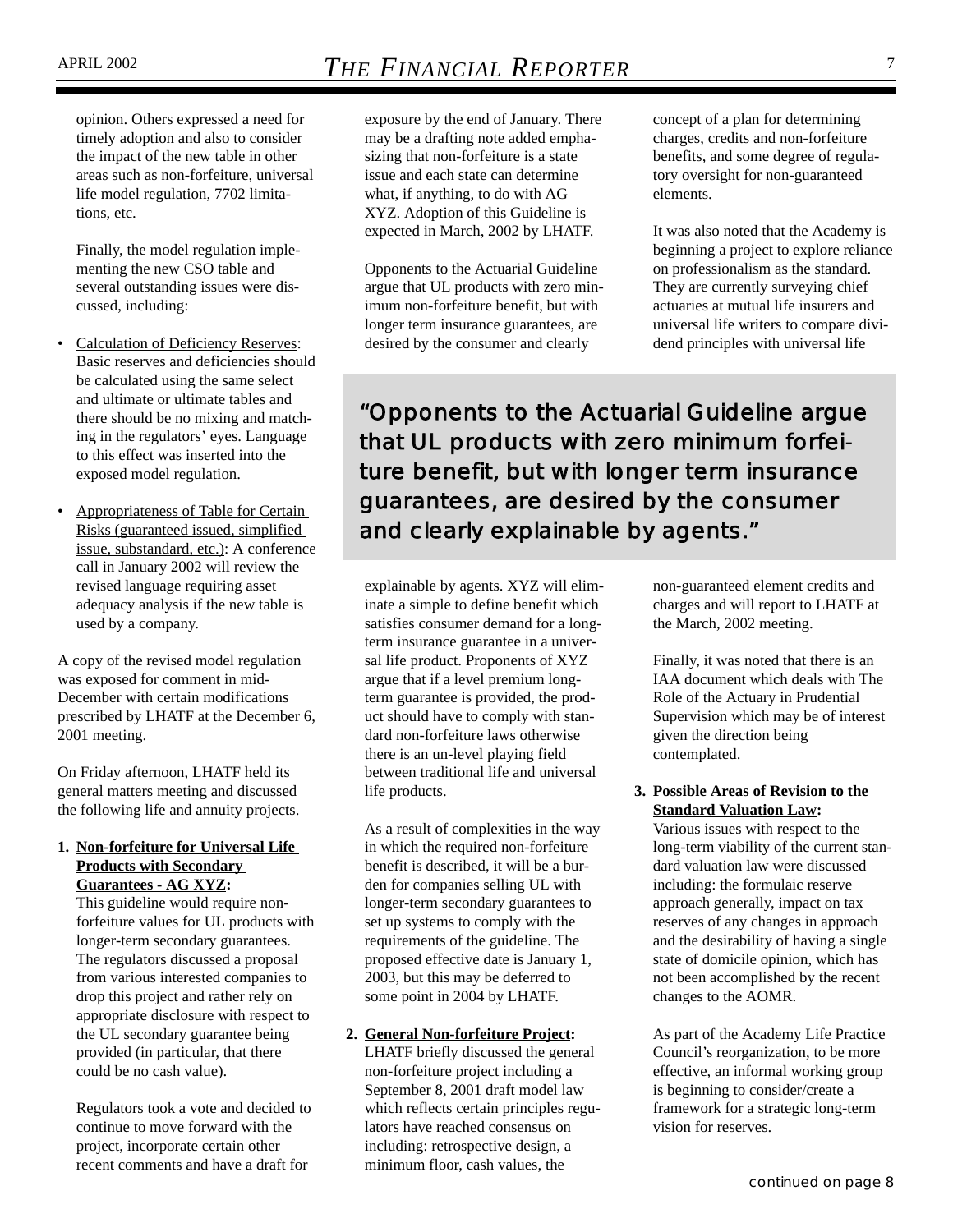*Highlights of the December 2001 NAIC Life and Health Actuarial Task Force Meeting continued from page 7*

#### **4. Reserves for GICs with Bailout Provisions:**

LHATF briefly reviewed a draft actuarial guideline which resulted from work of the Life Liquidity Risk Working Group. This guideline was directed back to LHATF and will be put on its March 2002 agenda. The guideline deals with the typing of valuation rates for GICs and funding agreements with bailout or put provisions. The guideline would allow a higher valuation rate than Type C if the valuation actuary can demonstrate that there are written provisions in the contract that substantially reduce liquidity risk. The actuarial guideline will be exposed for comment at the March 2002 meeting.

#### **5. Moody's Corporate Bond Yield Average:**

As a result of Moody's information no longer being publicly available, the NAIC is trying to reach agreement with Moody's to post the most recent two months' data on its website. It would be the responsibility of companies to obtain this data, calculate the 12-month and 36-month averages, and compute valuation rates from this information.

#### **6. Annual Statement Changes:**

LHATF briefly reviewed blanks proposals to eliminate the following exhibits:

- Analysis of Increase in Reserves
- Interest Sensitive Life Report
- Dividend Exhibit Information

A communication will be drafted and forwarded to the Blanks Task Force with LHATF's comments.

Finally, Tom Foley (Kansas department) and Don Sanning (Principal), who are retiring, were recognized for their contributions to LHATF and various industry working groups over the years.

#### **Life Insurance (A) Committee**

I attended two meetings of working groups other than LHATF that report to the Life Insurance (A) Committee.

#### **1. Life Liquidity Risk Working Group:**

The Life Liquidity Risk Working Group discussed the approach contemplated for liquidity risk disclosure on which they have received much industry comment. The problem seen with public disclosure in the notes to the financial statement involves a



trade off between clearly communicating the liquidity risk exposure vs. disclosure of confidential information. The industry would prefer to see an approach similar to the one used by New York where a confidential response to a survey is filed with the State.

Regulators are considering paring down the template for liquidity risk disclosure to simply request information on institutional exposures, as these buyers of products may be able to negotiate terms that are favorable.

They plan to continue work on the prototype or template via a conference call in February 2002.

**2. Suitability Working Group:** The Suitability Working Group reviewed a summary of comments received on the draft Suitability Model Law and Model Regulation imple-

menting the law.

#### **RBC Task Force and AVR/IMR**

The following topics were discussed by various working groups related to RBC and AVR/IMR issues.

#### **1. Life Risk Based Capital Working Group:**

A variety of agenda items were included related to possible formula modifications. Topics discussed included:

- C-4 Risk and Annuity Deposits: Regulators confirmed that it was an intended consequence when the deposit line (1A in the old blank) was eliminated from the annual statement and some annuity business, which may have been previously reported by companies on line 1A deposits, is now reported on line 1. The result is that this premium which had been excluded from C-4 is subject to the C-4 risk factor of 2%.
- DTA/DTL Sensitivity: This item deals with structural changes to the 2001 RBC formula to allow a sensitivity test for elimination of DTA/DTL from the RBC calculation. RBC factors that previously contained tax adjustments have been grossed up with tax adjustments made in aggregate on the back end. As a result, the basic factors were grossed up to a pre-tax basis reflecting the implicit tax recognition inherent in the basic factors.
- Worker's Comp in Life Insurance Companies: As a result of the work of the Underwriting and Reinsurance Pools Working Group, blanks recommendations for worker's comp carveout coverages will be implemented in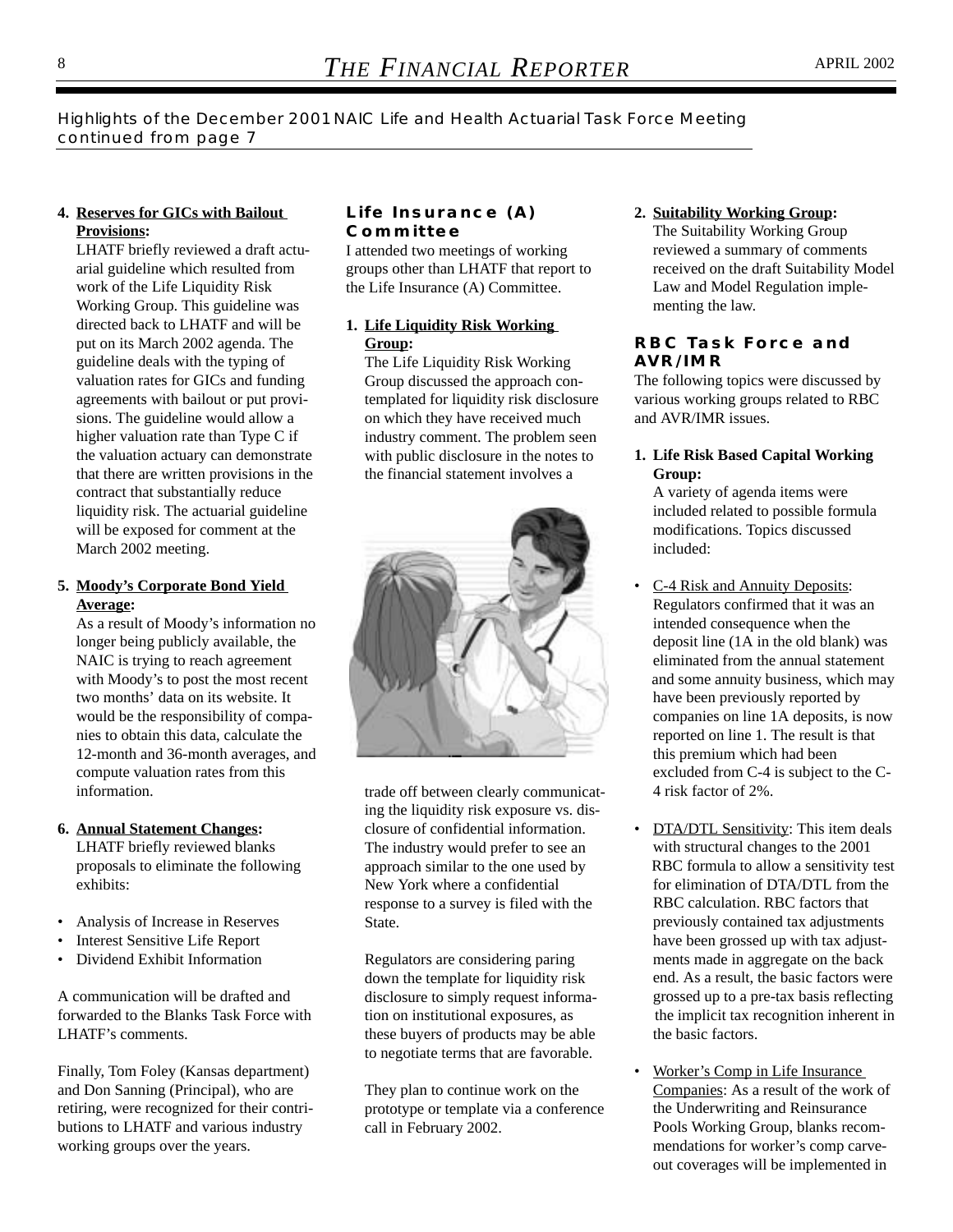the 2003 statement. Therefore, the Life RBC Working Group needs to begin work on RBC so that they have a proposal for exposure in September 2002 for adoption in December 2002 with respect to RBC for worker's comp coverages in the life statement.

- Wisconsin Request to Review the Appropriateness of 50% Authorized Control Level Factor in RBC Formula: Regulators discussed a proposal from Wisconsin to review the 50% factor as a result of observations that there have been many refinements to accounting (codification) and the RBC formula itself which have caused surplus to increase or RBC to go down, both of which result in an improvement to the overall RBC ratio. This item was forwarded to other RBC working groups and additional research will be performed as to the need to review the 50% factor.
- Separate Accounts That Guarantee an Index: These products historically were thought to have little risk because the investments mirrored the index guaranteed (C-1 factor equal to NAIC Class 1 Bonds). The revised RBC approach would adjust the RBC factor for "tracking error" in cases where the investment strategy employed by a company does not track closely with the index being guaranteed. This proposal was exposed for comment.
- C-3 Phase II Project: A recommendation from the Academy related to the Phase II project will be presented at the March 2002 meeting.
- Refinement to LTC and Stop Loss C-2 Factors: The Academy gave a brief report on progress made with respect to analysis of experience data for LTC and Stop Loss for purposes of refining the C-2 factors. Findings and recommendations with respect to long-term care are expected to be presented at the March 2002 meeting.

Finally, there is a new Ad Hoc subgroup which will assist the RBC Task Force in addressing specific risk issues and in

coordinating the activities of the Life, Health and P&C RBC Working Groups.

- **2. Health RBC Working Group:** Items discussed by the Health RBC Working Group include:
- Health Care Receivables: Health RBC was modified to recognize health care receivables which will be allowed in the 2002 blank.
- Other Items: The working group received reports on the LTC/Stop Loss C-2 project and discussed the Wisconsin proposal similar to Life RBC. It is the preference of the Health RBC Working Group to see a few years of experience under its new formula before considering a change to the Authorized Control Level factor. Finally, instructional changes for the revisions to the DI C-2 factors were adopted. It was also noted that a refinement to the Life RBC instructions is necessary to ensure proper application of the DI C-2 revisions adopted for 2001 yearend.
- **3. AVR/IMR Working Group:** The working group discussed its charges and agenda for 2002. Items include making any necessary changes to the AVR maximum factors as a result of changes made to RBC due to codification, a review of the approach proposed by the Academy for real estate factors (cash on book approach), work related to updating the "bluebook" AVR/IMR question and answer document developed by the Academy and regulators years ago which has become dated, and to consider certain refinements to the equity component to recognize spreading of capital gains. They also discussed incorporating recognition of replication transactions into AVR as use of replication transactions increases. Finally, negative IMR recognition will be dropped from the agenda.

The RBC Task Force met and reviewed the projects discussed by the various working groups reporting to this Task Force. The Ad Hoc Subgroup will be staffed in January/February 2002 based

on those individuals expressing an interest in participating. Further research will be performed to understand whether there is a need to review the 50% Authorized Control Level Factor based on a study of recently troubled companies.

#### **Accounting Practices and Procedures Task Force**

Summarized below are highlights of what transpired at various working group and task force meetings related to accounting issues.

**1. International Accounting Standards Working Group (IASWG):** The

International Insurance Relations (H) Committee is now becoming more actively involved in IASB activities. The ACLI indicated they will be more active in IASB activities because it appears that FASB is now deferring on certain items for consideration by the IASB. The NAIC staff provided an update on recent IASB activities. The IASB continues to move forward on the Insurance Project with portions of the Draft Statement of Principles (Chapters 1-3) in exposure and remaining chapters expected to be exposed in December and January. It was noted by the industry that there has been little public discussion by the IASB of the Insurance Project to date.

- **2. Emerging Accounting Issues Working Group (EAIWG):** The following items were discussed by the EAIWG:
- Credit Life Refund Reserves: EAIWG concluded that it was acceptable to net commission and premium tax refunds against the premium refund for purposes of determining the cash surrender value floor in single premium credit life. Any excess reserve is then determined by aggregating all credit life and A&H policies.
- 90-Day Reinsurance Non-Admission Rule: EAIWG will clarify that the 90day non-admission rule applies to premiums, recoverables and any other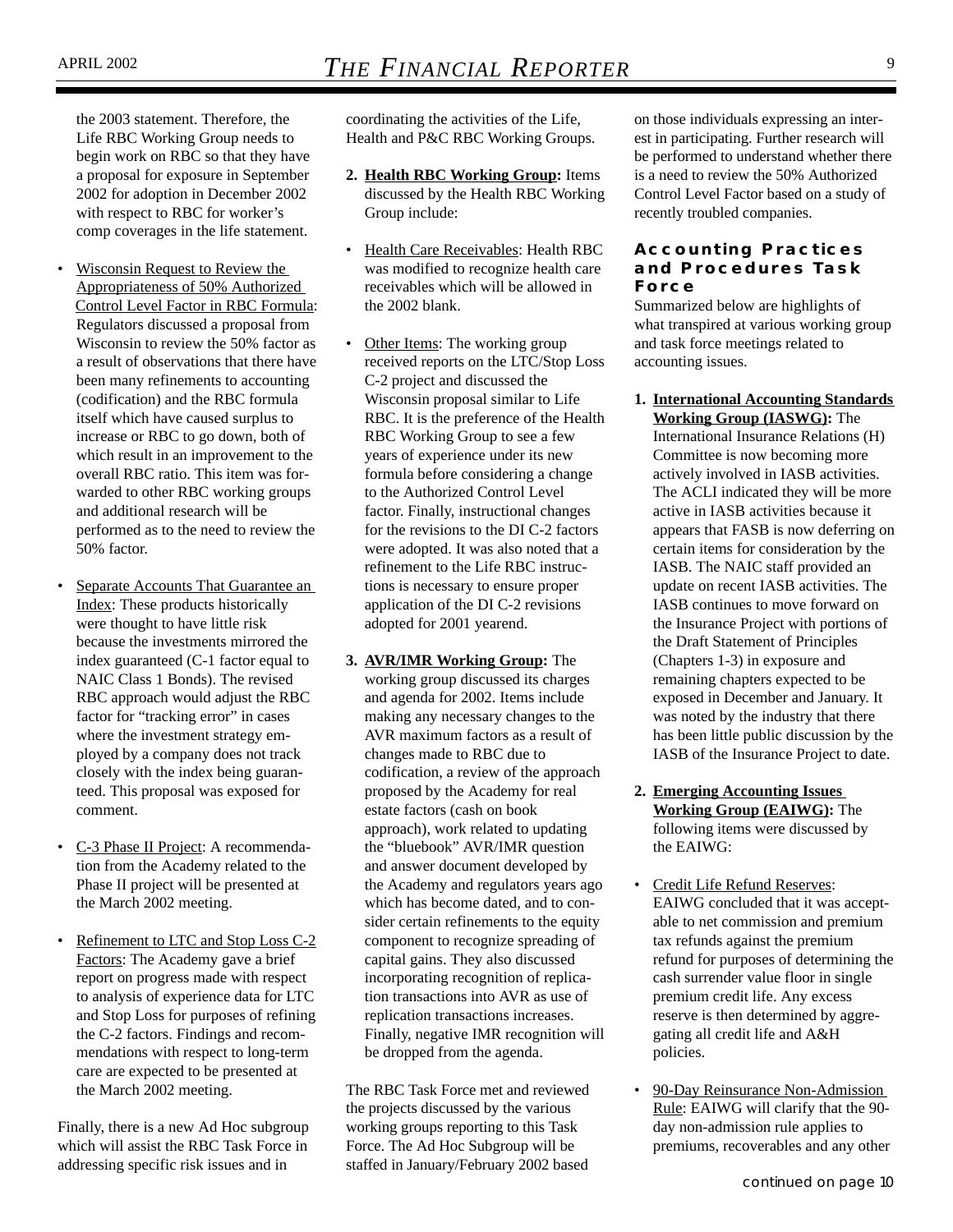*Highlights of the December 2001 NAIC Life and Health Actuarial Task Force Meeting continued from page 9*

reinsurance receivables for all types of reinsurance agreements. Interested parties asked for clarifications to be incorporated directly into the SSAPs (No. 61 Life and No. 62 P&C) rather than via an Interpretation.

• 9/11 Events Impacting Year-end 2001 Statements: EAIWG determined that reinsurance credits not supported by fully funded trusts as of 2001 year-end which were related to 9/11 are not disclosable items because the partial funding at 2001 year-end was permitted by the NAIC.

EAIWG also heard a request from interested parties related to commercial mortgage loan impairments and the impact of 9/11. IPs had requested that the impairments be treated as temporary rather than permanent (as Codification would require) because these impairments are felt to truly be temporary, particularly to vacation or recreational properties. Because it is impossible to distinguish between the impact of economic downturns prior to 9/11 and the 9/11 event itself, no relief was provided by EAIWG. Therefore, impairments to commercial mortgage loans will have to be permanently written down to current market appraisal value at 12/31/01.

• Int 01-26—Reserve Disclosure Under Codfication: EAIWG heard an attempt by LHATF to have this interpretation reconsidered. The issue pertains to cases where stronger than minimum codified reserves are established. EAIWG did not change its original position which is that any

material differences are subject to disclosure.

**3. Statutory Accounting Principles Working Group:** The SAP Working Group held two meetings, a hearing agenda and a meeting agenda as discussed below.

Hearing Agenda: Notable items that were discussed include Issue Paper No. 117 Accounting for Demutualizations, Adoption of AICPA SOP 00- 3. By considering adoption of AICPA SOP 00-3 in Issue Paper No. 117, SAPWG is commingling GAAP with statutory concepts which creates problems with respect to lock-in and the glide path projection. Interested parties believe that adopting the concept of a Policyholder Dividend Obligation (PDO) for statutory reporting is not appropriate, especially one based on GAAP accounting. Finally, closed block disclosure was discussed.



IPs believe that disclosure such as that required in New York and New Jersey should be left to the states and not be an NAIC requirement. NAIC staff will work with IPs to address some of the concerns raised. The goal is to have finalized language for the Issue Paper in March and to begin the SSAP itself in June 2002.

SSAP No. 10 Income Taxes—Q and A Guidance to SSAP No. 10: SAPWG discussed a draft dated 10/16/01 prepared by a group of industry interested parties related to questions and answers on SSAP No. 10. Most of the discussion focused on the requirements in SSAP No. 10 for legal entity specific tax calculations, given the

industry practice of filing consolidated tax returns and subsequently allocating taxes to legal entity based on tax sharing agreements.

The SAPWG adopted the tax Q and A and it is now available on the NAIC SAP Web site.

- Meeting Agenda: The meeting agenda included discussion of an implementation guide for SSAP No. 84 Health Care Receivables as well as a proposal to replace SSAP No. 46 Investments in Subsidiary, Controlled and Affiliated Entities (SCAs) with a new SSAP that more clearly defines valuation procedures for SCAs.
- **4. NAIC/AICPA Working Group:** A hearing took place related to revisions to the Model Regulation Requiring Annual Audited Financial Reports. After hearing arguments against the revisions to the model from the AICPA and various accounting firm representatives, the NAIC voted to adopt provisions in the model which forbid the use of indemnification agreements and alternative dispute resolution provisions by accounting firms in annual statutory audit work.

#### **Other Meetings**

Several other meetings of interest took place as described below.

**1. Symposium on Debt Cancellation Contracts and Credit Insurance:**

The NAIC heard a presentation sponsored by the CPCU Society on debt cancellation agreements (DCAs) and credit insurance. A debt cancellation agreement is a banking product where the lender agrees to suspend debt if certain conditions occur. The presentation contrasted this product with credit insurance where an insurer must pay off the loan. There is no regulatory solvency or capital adequacy risk under DCAs because the lender simply defers or waives repayment of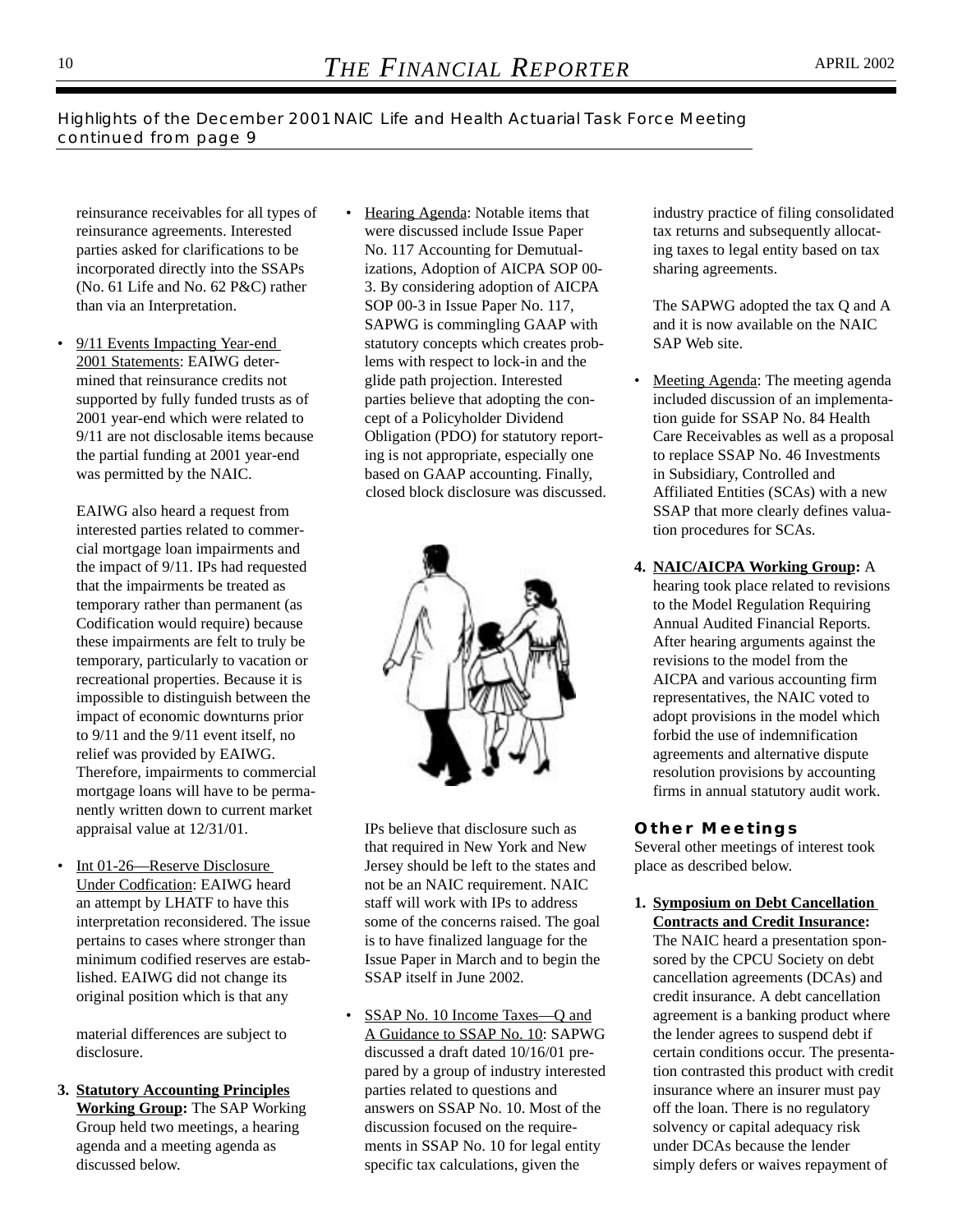a loan. An industry representative predicted that credit insurance will move from a \$6 billion industry to a \$2 billion industry over the next 5 years because of the many problems created by a 51 jurisdiction regulatory scheme with different requirements and standards for credit insurance. Individual states do not want to lose premium tax revenue and are considering whether debt cancellation agreements should be considered insurance. Consumer representatives emphasized that there could be a place for debt cancellation agreements provided there is adequate disclosure, some minimum floor on benefits, and guaranteed type renewal provisions such that benefits cannot be cancelled when they are needed most (such as during economic downturns).

**2. Reinsurance (G) Task Force:** The Reinsurance Task Force discussed briefly an International Association of Insurance Supervisors paper entitled Principles on Minimum Requirements for Supervision of Reinsurers. Next they heard a presentation on a new Act in France effective May 15, 2001 related to more stringent supervision applicable to French reinsurers. Finally, they went into Executive Session to discuss funding requirements and other issues with respect to losses resulting from September 11, 2001.

**3. American Academy of Actuaries Risk Management Education Session:** The NAIC received a presen-

tation by the AAA on risk management practices employed in the insurance industry.

- **4. Coordinating with Federal Regulators Subgroup on Financial Issues (Insurance Risk):** This subgroup discussed a project related to mapping insurance risks into a banking risk grid. The document deals with Life and P&C risks only. Managed care was intentionally omitted. The subgroup received a letter from the American Academy of Actuaries commenting on the approach and differences between banking and insurance risks. The hope is to finish this project at the March 2002 NAIC meeting.
- **5. Race-Based Premium Working Group:** The working group provided a status report on progress to date. A three-phase process is underway:

1) Identify companies through a survey;

2) Examination process; and

3) Remediation.

Currently, 93 companies have been reviewed to one extent or another.

- 21- Preliminary examination is completed
- 29- Examinations have been scheduled
- 17- Resolved
- 13- Examination in Process
- 9- Examinations Completed
- 2- Finalized and Complete
- 1- Remediation Process

**\*\*\***

The next NAIC meeting will be held in March 2002.

*Raymond T. Schlude, FSA, MAAA is a consulting actuary at Milliman USA in Chicago. He can be reached at* **ted.schlude@milliman.com.**

### **Candidates Needed For Section Council**



Elections for the Section Councils, as well as the Society of Actuaries, are fast approaching. The Financial Reporting Section has three positions which will require replacements, due to current members' terms expiring this October.

The Section is looking for candidates to add to the slate to fill the three open positions. If you, or a person you know, is willing to serve and would be interested in taking an active part in the direction of the Financial Reporting Section, please forward the names to our Section Chair, Barry Shemin at *Bshemin@jhancock.com.*

Don't hesitate! The deadline for submitting names is Friday, April 26; the section council slate will be finalized in early May.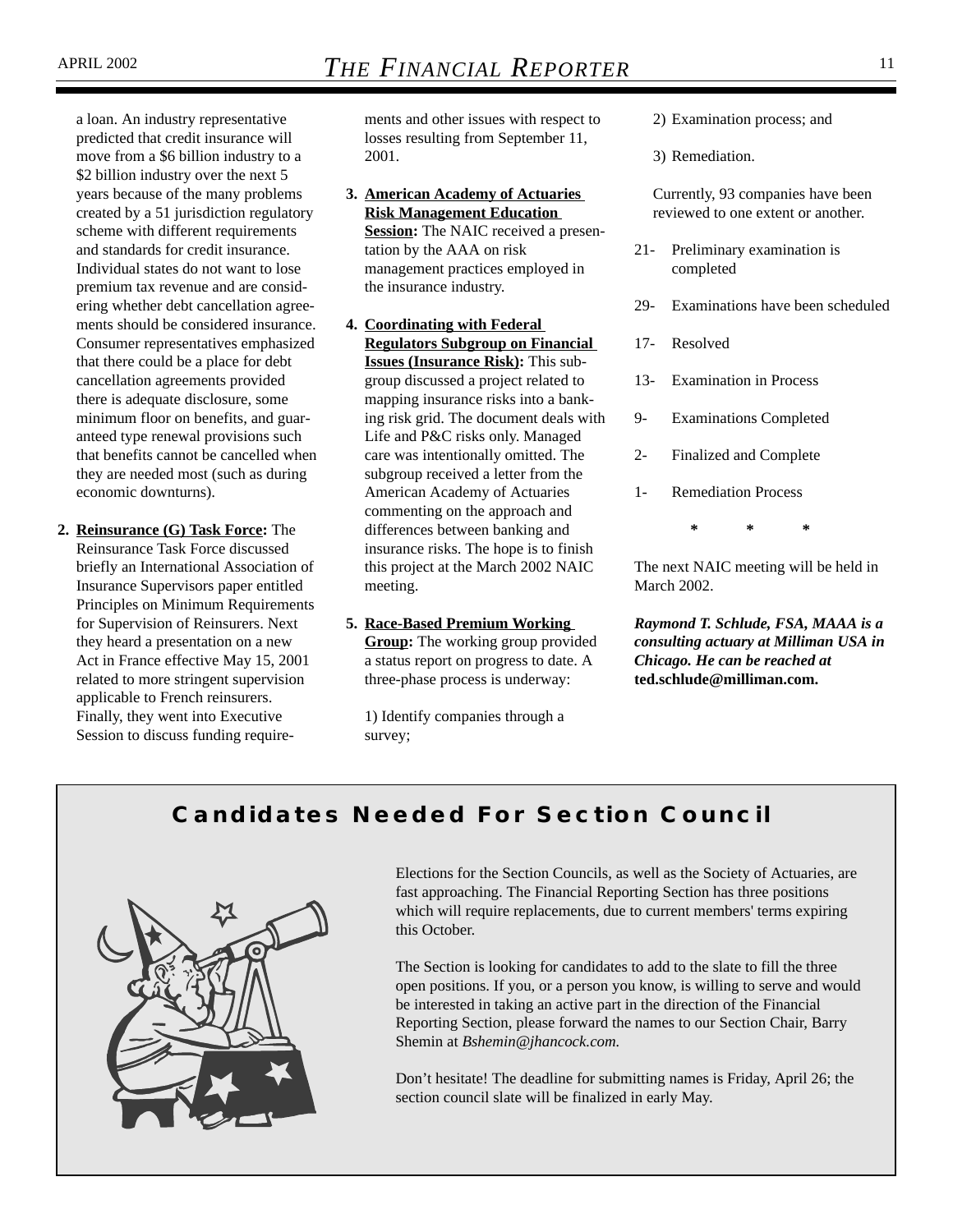## **SFAS 141 and 142 — A Primer**

*by Russell Menze and Vincent Tsang*

II June 2001, the Fi<br>
Accounting Standa<br>
(FASB) adopted St.<br>
Financial Accounting Standard St.<br>
Standard St.<br>
Standard St.<br>
Standard St.<br>
Standard St.<br>
Standard St.<br>
Standard St.<br>
Standard St.<br>
Standard St.<br>
Standard St.<br> n June 2001, the Financial Accounting Standard Board (FASB) adopted Statement of Financial Accounting Standard Combinations" (SFAS 141), and SFAS No. 142 "Goodwill and Other Intangible Assets" (SFAS 142). These two Statements provide guidance for financial reporting of business combinations under Generally Accepted Accounting Principles (GAAP).

The FASB adopted SFAS 141 with the main purposes of (a) providing better and more complete information on intangible assets associated with business acquired and (b) improving the comparability of financial statements by requiring that all business combinations be accounted for using a single method, the "Purchase Method." The FASB also adopted SFAS 142 to address the proper accounting treatment for goodwill and other intangible assets in the accounting period during which the combination occurs and the proper accounting for impairment losses related to goodwill and other intangible assets in subsequent accounting periods. The adoption of SFAS 142 is important to users of financial statements since goodwill and other intangible assets are becoming more significant proportions of assets acquired in recent business combinations.

In order to comprehend the FASB's guidance on financial reporting for business combinations, SFAS 141 and SFAS 142 should be reviewed concurrently. We have summarized some of these Statements' key provisions below.

#### **SFAS 141**

SFAS 141 focuses on business combinations initiated after June 30, 2001. In addition, the provisions of SFAS 141 also apply to all business combinations accounted for using the Purchase Method for acquisition dates of July 1, 2001 or later. SFAS 141, however, does not affect GAAP financial reporting for previous business combinations that have been accounted for using the "Pooling-ofInterests" method. Some of the significant provisions of SFAS 141 are summarized below:

- SFAS 141 provides a definition of "business combination" and examples of transactions that are not considered business combinations under GAAP.
- Although SFAS 141 supercedes Accounting Principles Board (APB) Opinion No. 16, "Business Combinations" (APB 16) and SFAS No. 38 "Accounting for Preacquisition Contingencies of Purchased Enterprises" (SFAS 38), many provisions and much of the guidance on purchase accounting from APB 16 and preacquisition contingencies from SFAS 38 are carried forward to SFAS 141.
- SFAS 141 affirms the guidance in FASB Interpretation No. 4 that tangible and intangible assets associated with research and development projects that have no alternative future use shall be charged as expenses at the acquisition date.
- The excess of purchase price over the net assets acquired or liability assumed continues to be recognized as goodwill.
- Intangible assets not satisfying either the "contractual-legal" criterion or the "separability" criterion (both of which are described in SFAS 141) shall be classified as goodwill. For business combinations with an acquisition date before July 1, 2001 accounted for under the Purchase Method, transition provisions require intangible assets not satisfying either criterion to be re-classified as goodwill upon implementation of SFAS 142.
- The reclassifications of intangible assets, however, should not affect the originally allocated prices for the assets acquired or liabilities assumed.



• The financial effects of the initial reclassifications of goodwill and intangible assets, net of income tax, shall be recognized as effects of a change in accounting principle.

#### **SFAS 142**

SFAS 142 is immediately effective for business combinations after June 30, 2001 and addresses financial reporting of goodwill and other intangible assets of an acquired entity. The Statement applies to GAAP financial statements with fiscal years beginning after December 15, 2001, and its provisions are applicable to all acquired goodwill and other intangible assets regardless of when these assets were initially recognized. Early adoption for entities with fiscal years beginning after March 15, 2001 is permitted, provided that the first interim statement has not been issued.

Provisions of SFAS 142 are not applicable to goodwill and other intangible assets generated from any of the following combinations:

- A combination between two or more mutual enterprises.
- A combination between two or more not-for-profit organizations.
- An acquisition of a for-profit business entity by a not-for-profit organization.

Goodwill and intangible assets of these specific types of business combinations shall continue to be accounted for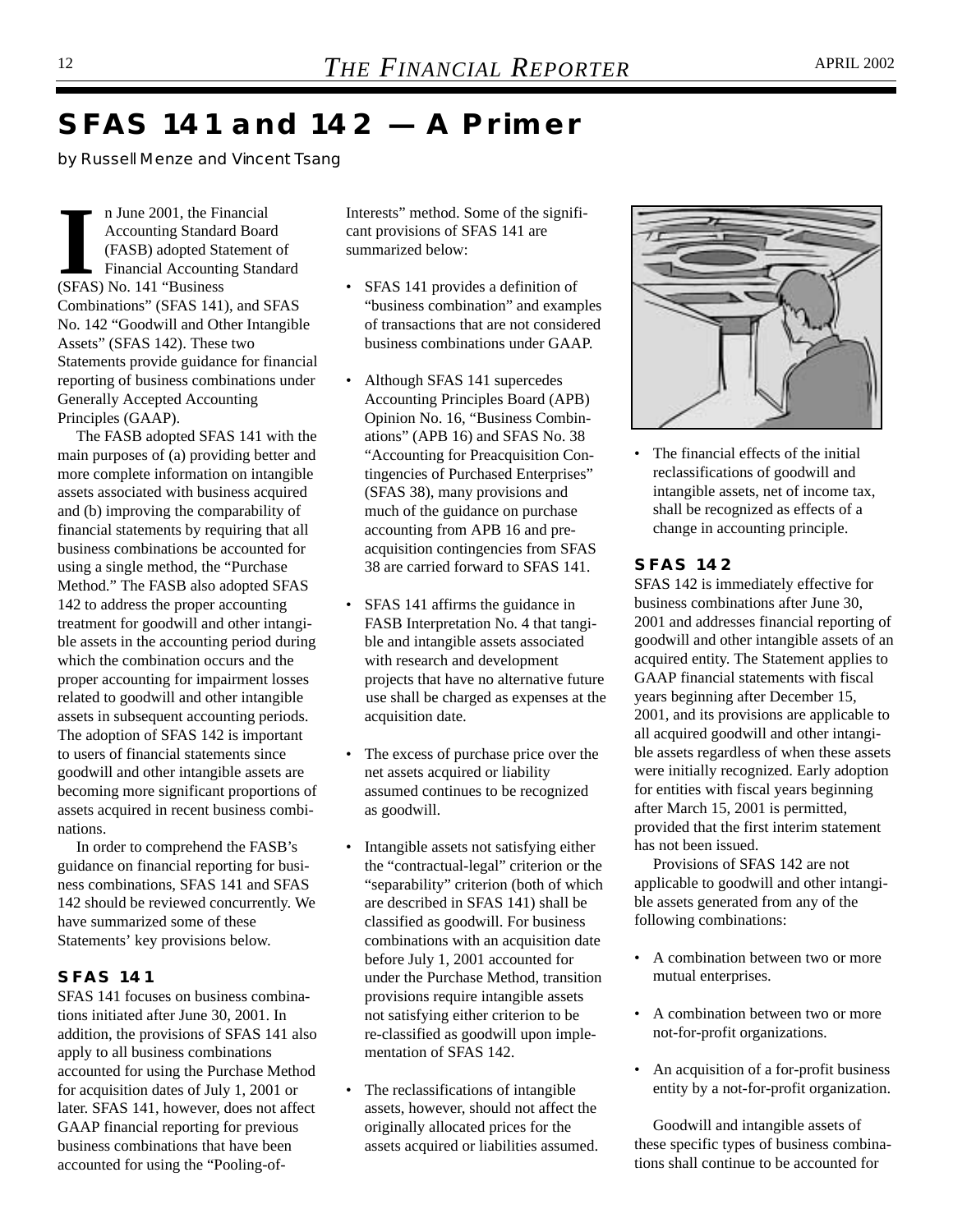in accordance with APB Opinion No. 17 "Intangible Assets" (APB 17). The FASB will, in a separate project, provide guidance on the application of the Purchase Method for such combinations.

Some of the significant provisions of SFAS 142 are summarized below:

- SFAS 142 supercedes APB 17. However, APB 17 provisions regarding internally developed intangible assets are carried forward to SFAS 142.
- SFAS 142 does not change the requirement in FASB Interpretation No. 4 to expense the costs of certain acquired research and development assets at the date of acquisition.
- Intangible assets with a finite useful life should be amortized over that useful life (or the most probable estimate of useful life). The amount for amortization is the "initial recognized value" (the amount of value initially assigned to the asset) less the "residual value" (the value of the asset at the end of the amortization period if the asset is expected to have a useful life to another entity). The amortization schedule shall reflect the pattern of the intangible asset's economic benefits. If the pattern cannot be reliably determined, the straight-line method can be used as the default method. If the estimate of an intangible asset's useful life is changed, the intangible asset's remaining carrying amount should be amortized prospectively over the revised remaining useful life.
- Intangible assets subject to amortization shall be tested for impairment in accordance with paragraphs 4 to 11 of SFAS No. 121 "Accounting for the Impairment of Long-Lived Assets and Long-Lived Assets to be Disposed."
- If an intangible asset is considered to be an asset with indefinite useful life, the value of the intangible asset shall remain unamortized until its useful life is no longer considered indefinite. Determination on the status of an intangible asset's indefinite useful life

shall be made in each reporting period.

- Intangible assets that are not subject to amortization shall be tested for impairment at least annually. If an intangible asset's carrying value exceeds its fair value, the excess shall be recognized as an impairment loss. The "adjusted" carrying value (which equals the fair value) then becomes the new accounting basis. Reversal of a previously recognized impairment loss is prohibited.
- Goodwill shall not be amortized but shall be tested for impairment. Contrary to prior guidance on goodwill, SFAS 142 adopts an aggregate view on goodwill and incorporates the expected synergies between the acquired and acquiring entities in determining goodwill impairment.



Accordingly, goodwill shall be tested for impairment at the reporting unit level, defined as an operating segment or one level below an operating segment. The definition of an operating segment is stated in paragraph 10 of SFAS No. 131 "Disclosure about Segments of an Enterprise and Related Information."

- Goodwill shall be tested for impairment in a two-step process as follows:
	- The first step is to screen for potential impairment. Under the first step, impairment is indicated if the carrying value of a reporting unit (including goodwill) exceeds the fair value of the reporting unit. Guidance from paragraphs 23-25 of SFAS 142 is to be

used for determining the fair value of a reporting unit. If the carrying value of the reporting unit exceeds its fair value, then the second step is performed to measure the amount of impairment loss.

- The second step is to quantify the amount of impairment. Under the second step, the "implied fair value" of reporting unit goodwill is compared with the carrying amount of such goodwill. As goodwill is a residual value and cannot be measured directly, the implied fair value of goodwill shall be determined in the same manner as the amount of goodwill recognized in a business combination (as if the reporting unit were acquired as of the financial statement date). Accordingly, the fair value is assumed to be the "purchase price" of the reporting unit as of the financial statement date. The reporting unit then allocates its fair value to all of its assets and liabilities, with the resulting goodwill amount (the implied fair value of the goodwill) being the excess of the fair value of the reporting unit over amounts assigned to its assets and liabilities. The excess of the carrying amount of the goodwill over the implied fair value equals the impairment loss.

- If an acquiring entity re-organized its reporting unit structure resulting in the disposition of a portion or all of a reporting unit, SFAS 142 provides additional guidance on reassignment or write-off of goodwill associated with such reporting unit.
- Goodwill of a public or non-public subsidiary shall be tested for impairment at the subsidiary level using the subsidiary's reporting unit. If a subsidiary's reporting unit belongs to a reporting unit at a higher consolidated level, and the goodwill of that subsidiary's reporting unit is considered to be impaired, the goodwill impairment would be recorded at the subsidiary level and, if the event that triggered the impairment at the subsidiary level would "more likely than not"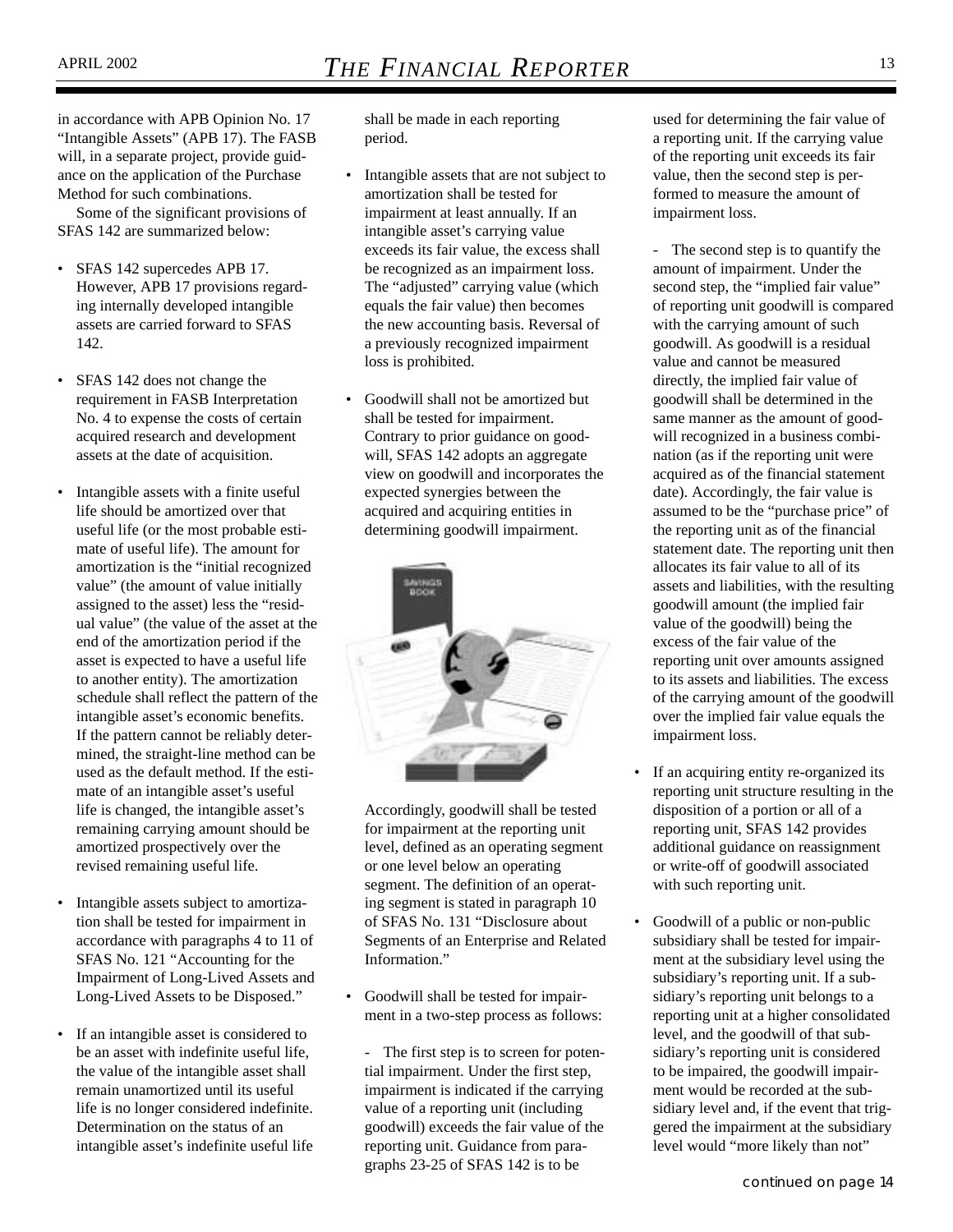*SFAS 141 and 142 — A Primer continued from page 13*

reduce the fair value of the reporting unit at the consolidated level, then the goodwill impairment test needs to be performed at the consolidated level as well.

- Previously recognized intangible assets deemed to have indefinite useful life shall be tested for impairment as of the beginning of the fiscal year when SFAS 142 is initially applied. A transitional impairment test shall be completed before the end of the first interim period and any impairment loss shall be recognized as the effect of a change in accounting principle. The amortization expense and impairment losses in subsequent periods shall be reflected in Income from Continuing Operations.
- Previously recognized goodwill shall be tested for impairment as of the

Accounting Measurement", for estimating fair values used in testing impairment of goodwill and other intangible assets.

#### **Estimating the Fair Value of a Reporting Unit—Implementation Considerations**

Paragraphs 23 through 25 of SFAS 142 discuss a number of ways (for example, market value of stock, multiple of earnings or other indices, present value techniques, and so forth) to estimate the fair value of a reporting unit. The overriding concept is that the fair value of the reporting unit is the amount at which the unit could be bought or sold in a current transaction between willing parties. In applying this concept to insurance liabilities, valuation techniques used to value insurance companies or blocks of business are applied to the reporting unit.

*"Because the fair value of a reporting unit is not limited to the value of its in-force business, synergies, control premiums, and other relevant factors should also be considered."*

beginning of the fiscal year when SFAS 142 is initially applied. The first step of the transitional impairment test shall be completed within six months, and the second step shall be completed no later than the end of the fiscal year. Any transitional goodwill impairment loss shall be recognized as the effect of a change in accounting principle. The impairment losses of goodwill in subsequent periods shall be reflected in Income from Continuing Operations.

• SFAS 142 affirms the utilization of guidance in the FASB Concept Statement 7, "Using Cash Flow Information and Present Value in

Accordingly, as is the case in an acquisition situation, actuarial appraisal analyses (per Actuarial Standard of Practice No. 19, "Actuarial Appraisals") may be considered an appropriate method to estimate the fair value of an insurance company's reporting units. Because the fair value of a reporting unit is not limited to the value of its inforce business, synergies, control premiums, and other relevant factors should also be considered.

The challenge for many insurers in implementing SFAS 142 is the additional time, company resources, and cost needed to perform actuarial appraisal analyses needed to effect such implementation. However, insurers may be able to

"leverage" actuarial analyses performed for other purposes by making adjustments to such analyses for SFAS 142 reporting purposes. Examples of such analyses might include the following:

- Cash flow testing performed in support of the Actuarial Opinion and Memorandum.
- Actuarial appraisals performed in conjunction with previous acquisitions.
- Other special-purpose analysis such as profitability analyses, Embedded Value analyses, or demutualizationrelated calculations.

As an example, following is a discussion of how cash flow testing (CFT) may be leveraged for purposes of meeting the requirements of SFAS 142.

Per statutory requirements regarding the Actuarial Opinion and Memorandum regulations, most life insurance companies are required to perform CFT analysis on their in-force policies for year-end Actuarial Opinion filings. In leveraging CFT analysis for purposes of SFAS 142, actuarial models and related analysis should be used with caution for the following reasons:

- The CFT actuarial models are created primarily for testing the adequacy of statutory reserves. As goodwill is a GAAP intangible asset and statutory reserves are statutory liabilities, use of such actuarial models may create a "disconnect" in testing goodwill impairment.
- The fair-value of a reporting unit should be based on the most probable assumptions. Actuarial assumptions for CFT analysis, on the other hand, are typically chosen from a valuation actuary perspective and would likely reflect conservative margins.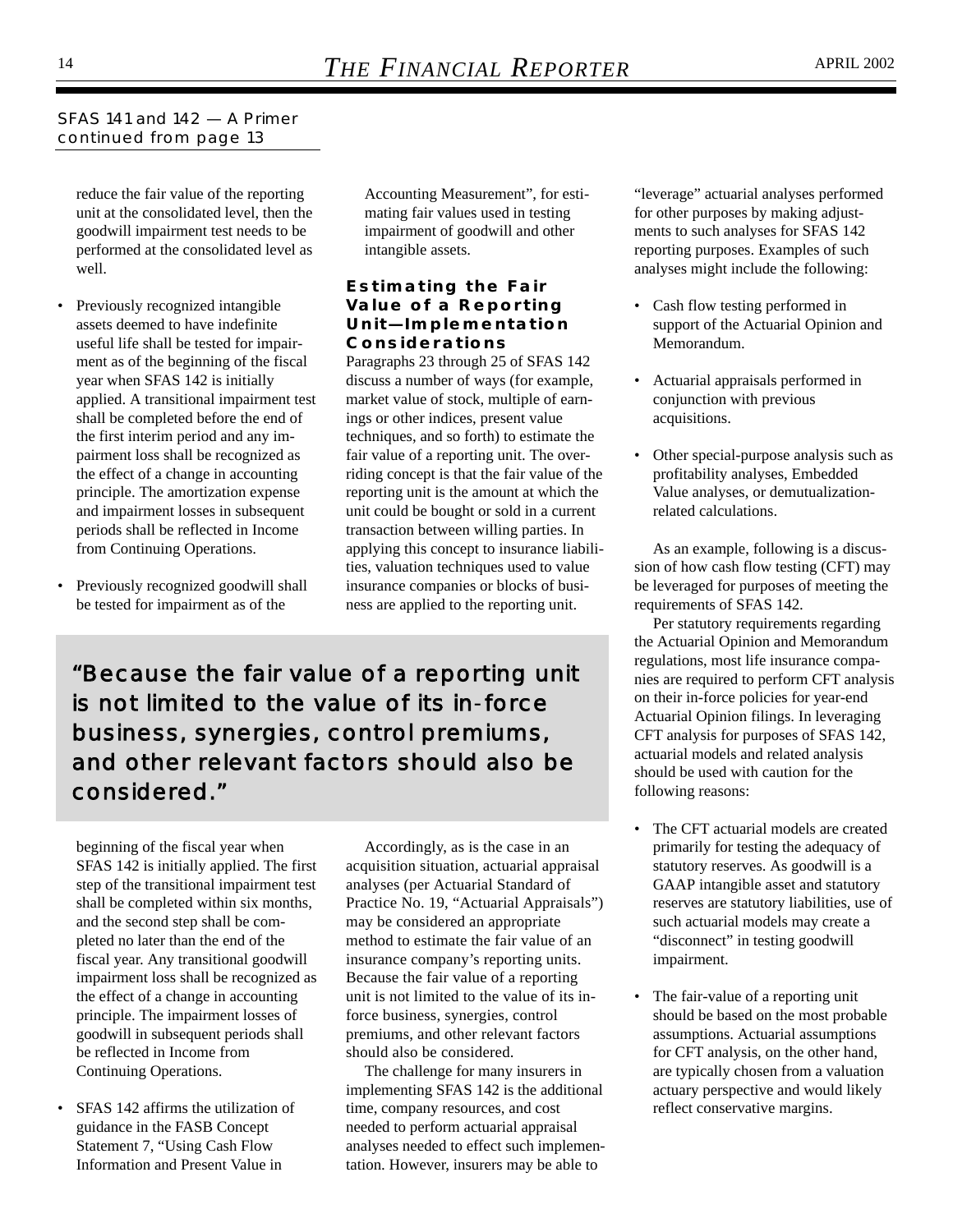The year-end CFT actuarial models do not include new business and do not necessarily reflect the anticipated synergies between the acquiring and acquired entities.

Thus, in order to perform the goodwill impairment test using CFT analyses, adjustments should be made to reflect inherent differences between CFT analysis used for statutory compliance, and actuarial appraisal analysis used for fair valuation purposes. One might take an approach to adjusting the CFT analyses, with steps as follows:

1. Convert the CFT models from a "cash flow" approach to a "valuation" approach. Typically this would involve implementing "required capital" cash flows such that the CFT model projects "distributable earnings", that is, statutory earnings adjusted for required increases and decreases in capital required to support the block of business.

- 2. Substitute "most probable" assumptions into the CFT model determined in (1) above.
- 3. Construct a "new business" model to estimate the value of profits from future sales.
- 4. Refine the Models in (2) and (3) to include anticipated "synergies" between the acquiring and acquired entities.

The number of steps and the degree of refinement needed will depend on the specific characteristics of a particular reporting segment being tested. These characteristics include, among other things, the amount of goodwill, the size of the segment relative to the goodwill, the anticipated profitability of the business generating the goodwill, and the anticipated profitability of other business in the segment not related to the goodwill.

The steps outlined above are easier said than done. Significant effort may be required to perform the adjustments to the CFT model just for step (1). However, this approach could assist with effective "leveraging" of existing actuarial modeling, saving some of the effort and expense that may be required for a "from-scratch" actuarial appraisal analysis.

*Russell Menze, FSA, MAAA, is a Director and Consulting Actuary in the Hartford office of Andersen. He can be reached at* **russell.b.menze@ us.arthurandersen.com.**

*Vincent Tsang, FSA, MAAA, is Senior Manager & Consulting Actuary at Arthur Andersen LLP in the Chicago office. He can be reached at* **vincent. y.tsang@us.arthurandersen.com.**

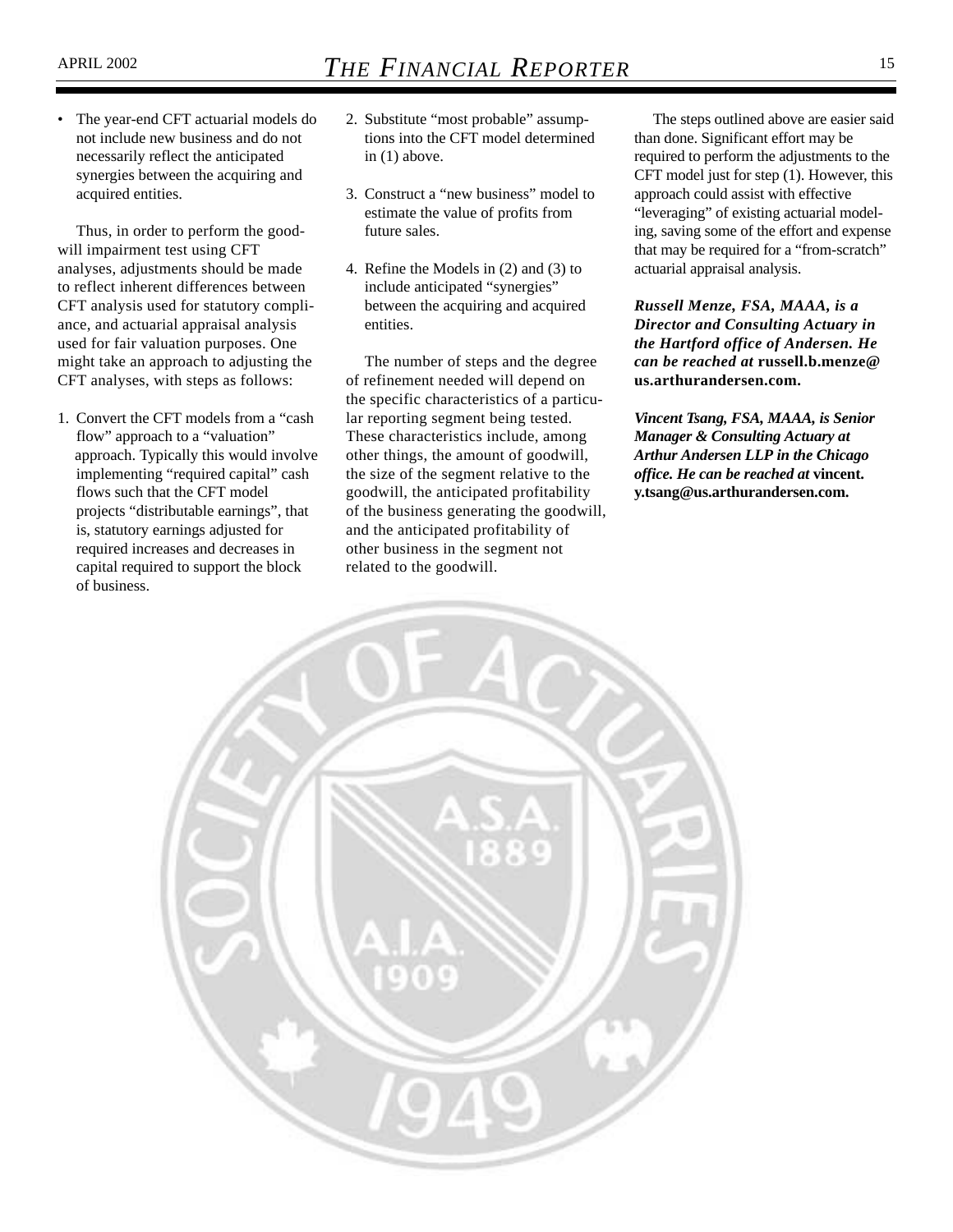### 16 **THE FINANCIAL REPORTER** APRIL 2002

## **Chair's Corner**

*by Barry Shemin*

**As I** write this, in the beginning<br>of 2002, the environment for<br>life insurance companies in<br>North America comes close to<br>being the worst of all possible worlds. It of 2002, the environment for life insurance companies in North America comes close to features the following menu of attractions:

- *Lackluster equity market performance —*which not only depresses sales of variable annuities and variable life insurance, the industry's previously hottest products, but also reduces asset-based fees on inforce variable business.
- *Low interest rates—*which reduce the sales advantages of the industry's fixed products in comparison with other savings media, because expenses become proportionately more important in a low-interest-rate environment. In addition, the tax advantages of our products are worth less. Of course, there is usually a temporary opportunity to achieve wider interest spreads in a declining interest rate environment, and wide corporate bond spreads amplify this effect, but in the longer term there may be a danger of hitting the long term interest guarantees built into life and annuity products if interest rates continue to decline.
- *A recessionary economy—*which increases default rates on fixed income investments and reduces disposable income and consumer confidence, key drivers of product sales.
- *Reduction of estate taxes—*which cuts the amount of life insurance needed for estate liquidity, and reduction of income tax rates, which lowers the value of tax-advantaged products.

What are the implications of this environment for financial reporting actuaries? For those financial reporting actuaries who function as appointed actuary, or whose work supports their company's appointed actuary, one obvious implication is to review carefully the results of cash flow testing to understand fully

what is projected to happen in declining interest scenarios. Even if margins remain under these scenarios, it is worthwhile to evaluate the amount of margins and to examine trends from prior years so as to get a sense of the exposure to future interest rate declines. How much would interest rates (or corporate bond spreads) have to decline before it would be necessary to establish additional reserves? Are there asset-liability management initiatives that should be undertaken to avoid this possibility?

For variable annuities, Actuarial Guideline 34 already requires the establishment of significant additional statutory reserves for guaranteed minimum death benefits in the aftermath of a stock market decline. Now that many contracts are either "in the money" or close to it, it would be useful to model the emergence of additional reserves in the future for given levels of additional stock market decline. For new products, stochastic modeling of GMDBs is going to become a necessity now that the exposures of these benefits have been experienced, both to quantify the emergence of AG 34 reserves on a probabilistic basis as part of the statutory pricing flows and to determine the appropriate target capital amounts. I would not be surprised to see increasing restraint in the design of these benefits going forward. Similar issues are present, although of smaller size (so far), for variable annuity guaranteed living benefits and variable life GMDBs.

The current environment has significant implications under U.S. GAAP accounting, as well. The most obvious, and one which has been addressed by most companies by now, is volatility of earnings (in the downward direction) from higher variable life and annuity DAC amortization, caused by lower future fees/margins as the account values decline with the stock market. Many companies have developed methods which moderate this volatility, but generally such methods increase the company's exposure to future earnings declines if stock market performance continues to lag behind GAAP assumptions.

For universal life and fixed annuities, there are the growth issues mentioned earlier, but current interest spreads are generally favorable, reflecting the decline in crediting rates and the increase in corporate bond spreads (not yet severely impacted by defaults). A question to consider in estimating the

future gross margins for DAC amortization is whether this situation is likely to continue indefinitely into the future. If spreads in the future are smaller than assumed,



*Barry Shemin*

there could be adverse earnings impacts from increased DAC amortization.

In low-interest-rate environments expense levels begin to assume greater relative importance. Life insurance companies tend to have higher expense levels than other financial services companies with whom we compete for savings and investment dollars, and this probably causes increased pressure on future expense levels.

The role of actuaries in expense analysis varies significantly from one company to another. At a minimum, actuaries are usually involved in developing unit expense factors for pricing and GAAP estimated margins. But there would seem to be a real need for better information for benchmarking unit expenses, and actuaries have much to contribute in this area. The SOA has established the Committee on Life Insurance Company Expenses both to continue to produce the NAIC Generally Recognized Expense Table (GRET) used in some life insurance illustrations, and to develop additional expense information that might be of value to actuaries. Here's hoping this group can use the resources of the actuarial profession to meet a need for better expense information.

Maybe I'm being too pessimistic in describing this environment as "the worst of all possible worlds." If you disagree with me, please write a note to Tom Nace, the Editor of this newsletter, and tell us why. I would sure like to be convinced otherwise.

*Barry L. Shemin, FSA, MAAA, is senior vice president and corporate actuary at John Hancock Life Insurance Company in Boston, MA. He can be reached at* **bshemin@jhancock.com.**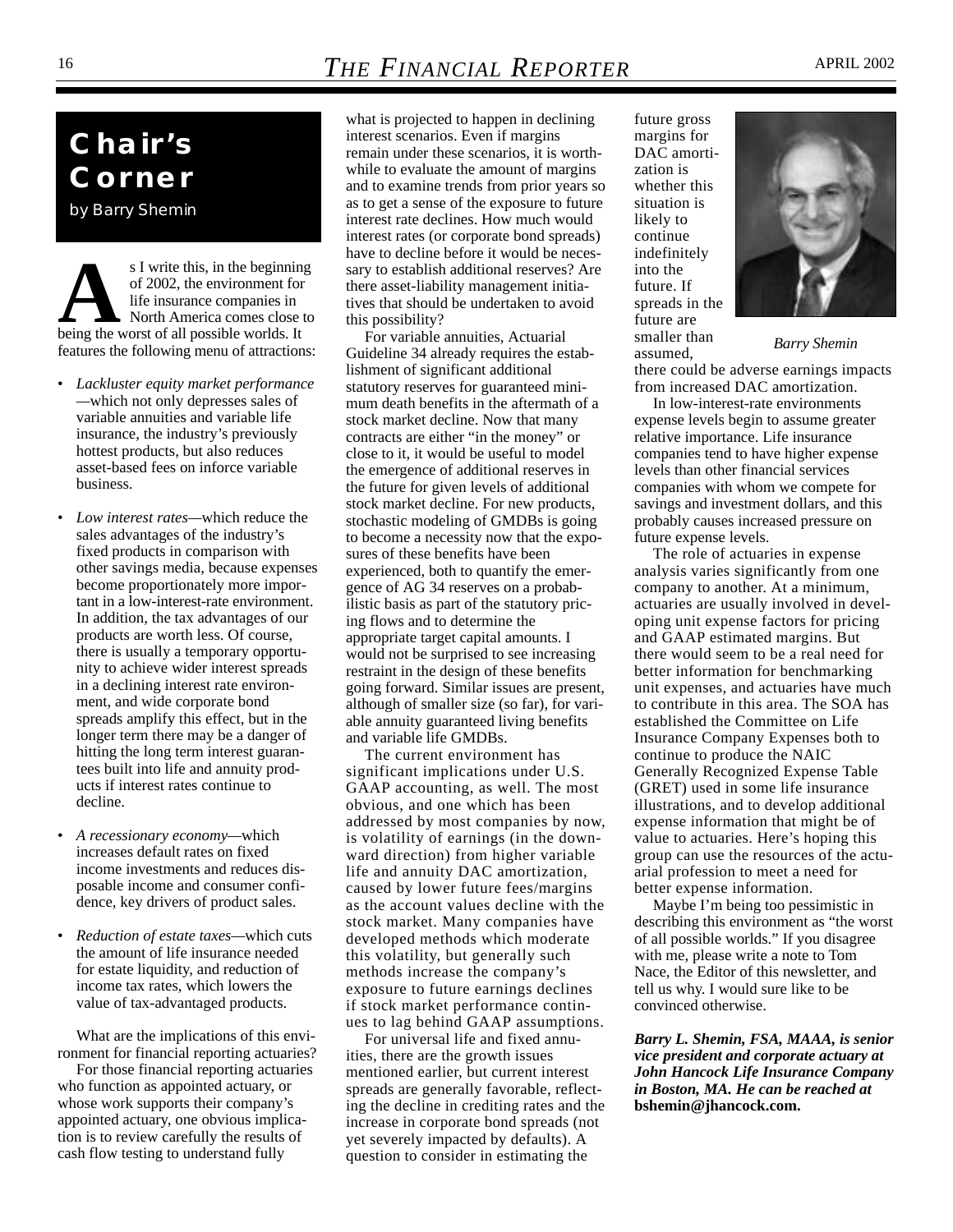### Financial Reporting Section Co-Sponsors Seminar on FAS141 and FAS142 **Business Combinations, Goodwill and Other Intangible Assets**

**THE American Academy of**<br>
Actuaries and the Society<br>
Actuaries Financial<br>
Reporting Section will be<br>
co-sponsoring the seminar, Accounting Actuaries and the Society of Actuaries Financial Reporting Section will be for Business Combinations, Goodwill and Other Intangible Assets: FASB Statements 141 and 142 (Seminar #010).

The seminar will be held on April 23, 2002 at the New York Hilton and Towers, New York City, NY.

The rules have changed. It's vitally important—now more than ever—to understand both the numbers and what they mean, since the new accounting pronouncements will have a significant impact on the M&A marketplace. Public companies can expect heightened scrutiny from the financial community—the SEC, analysts, rating agencies and investors on how they are applying the new guidance. Going forward, companies will need to give even more thought to how they organize to wring out the synergies and opportunities promised in "the deal."

Attendees to Accounting for Business Combinations, Goodwill and Other Intangible Assets will learn both the details and the business implications of the new guidance. They will gain an understanding of how the broad principles of Statements 141 and 142 are being applied in real life situations from a faculty of experienced practitioners.

The seminar is geared towards professionals involved in the acquisitions market, actuaries responsible for or working in financial reporting, reinsurance and smaller insurance companies, along with insurance company accountants. This seminar has been approved for six units of Professional Development credit.

If you have not received the brochure in the mail with the registration form, you can contact the Society office for more information.

### Joint AAA/SOA Seminar on FASB Statements 141 & 142 April 22,2002

| 6:00 - 7:30 pm   | <b>Early Bird Reception</b>                                                                                                                                                                                                             |
|------------------|-----------------------------------------------------------------------------------------------------------------------------------------------------------------------------------------------------------------------------------------|
|                  | April 23, 2002                                                                                                                                                                                                                          |
| $9:00 - 9:15$ am | Welcoming remarks and introductions                                                                                                                                                                                                     |
| 9:15 - 10:45 am  | Teaching Unit 1 - A Brief Review of the Basics<br>of Purchase Accounting<br>- The PGAAP balance sheet<br>- Emergence of profit under PGAAP<br>- Determining opening values for the<br>balance sheet                                     |
| 10:45 - 11:00 am | <b>Break</b>                                                                                                                                                                                                                            |
| 11:00 - 11:30 am | Teaching Unit 2 - Summary of Changes in<br>Statements 141 & 142<br>- Review major changes<br>- Post-acquisition organization - identifying<br>reporting units                                                                           |
| 11:30 - 11:45 am | Morning questions and answers                                                                                                                                                                                                           |
| 11:45 - 1:00p    | Lunch                                                                                                                                                                                                                                   |
| $1:00 - 2:30$    | Teaching Unit 3 - Intangible Assets in Depth<br>- Identifying and assigning intangible assets<br>other than goodwill to reporting units<br>- Assigning goodwill to reporting units                                                      |
| $2:30 - 2:45$    | <b>Break</b>                                                                                                                                                                                                                            |
| $2:45 - 4:15$    | Teaching Unit 4 - Goodwill Impairment Testing<br>- Goodwill impairment testing<br>- Goodwill impairments and write downs<br>(summarize)<br>- Fair value guidance in Statement 142<br>and elsewhere<br>- Financial statement disclosures |
| $4:15 - 4:45$    | Ask the experts                                                                                                                                                                                                                         |
| $4:45 - 5:00$    | Post-seminar critique forms/concluding remarks                                                                                                                                                                                          |
|                  |                                                                                                                                                                                                                                         |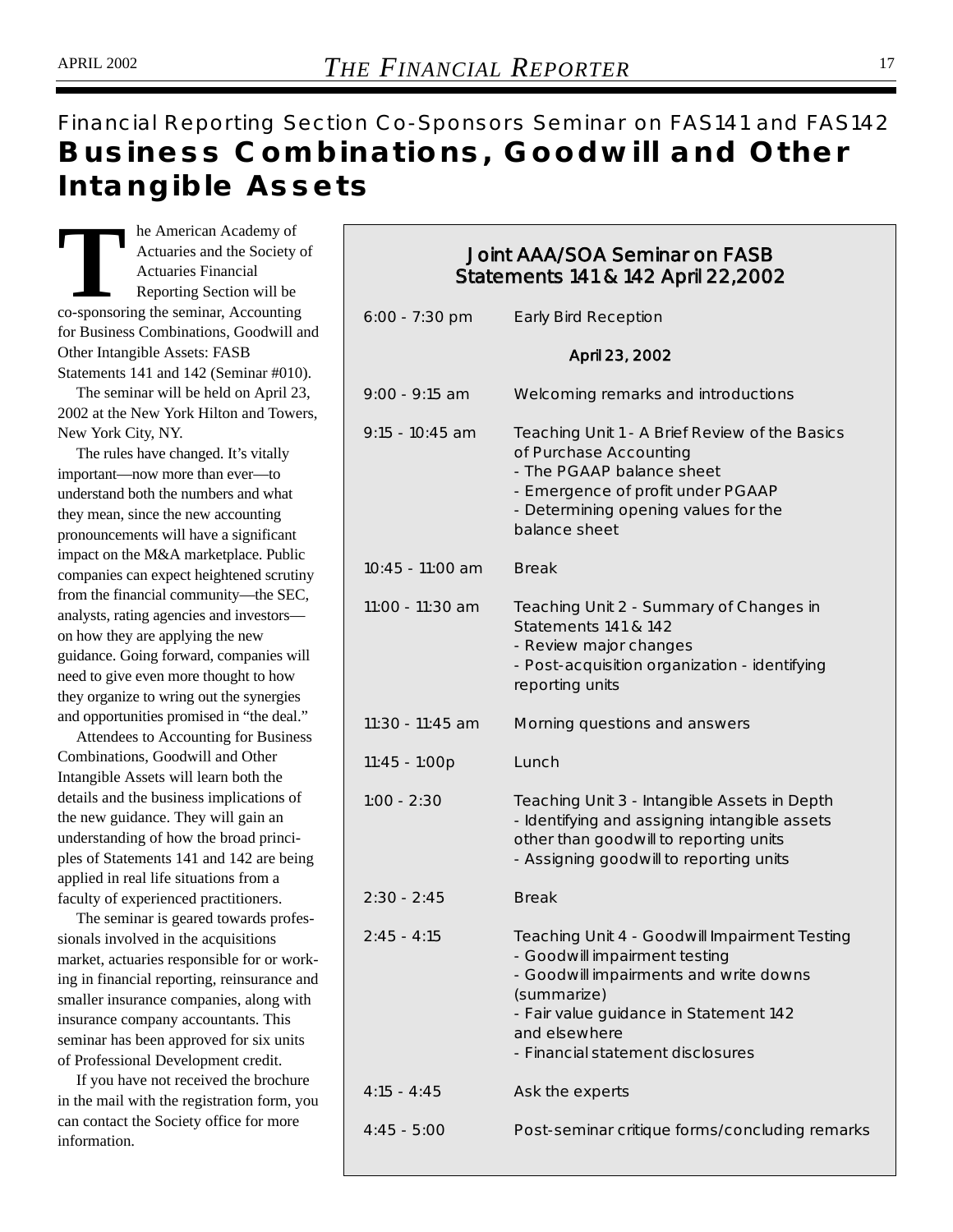## **Marginal Analysis of Risk-Based Capital**

*by Tony Zeppetella*

#### **Capital Cost of Equity Investments Reduced For Life Insurers**

The NAIC formula for Risk-Based Capital (RBC) has been in use for nearly 10 years and in that time many changes have been made. A great deal of complexity has been added. Starting with the calculation for year-end 2001, a been made. A great deal of complexity has been added. Starting with the calculation for year-end 2001, a structural change in the treatment of equity risk will have a major effect on the capital requirements for equity investments for most companies. In the June, 1993 issue of *The Financial Reporter,* I published an article entitled "Marginal Analysis of Risk-Based Capital" which investigated the effect of changes in the various independent variables, which enter into the formula. This is an appropriate time to update that analysis. Knowledge of the aforementioned paper and a history of the formula's evolution is not required, but I will assume a moderate level of familiarity with the current formula so that a detailed description need not be presented.

Among the most significant of the recent changes are the separation of common stock equity risk from other C-1 asset risk, and the adjustment of some factors for the effect of taxes. Regulators want to be able to look at the sensitivity of the result to the tax effects so the calculation is done with pre-tax factors and subsequent adjustments are made for taxes at the end. The separation of the common equity risk from other asset risk is based upon the assumption of zero correlation between them. The formula actually includes a correlation factor, which is currently set to zero. There are also many changes in the factors applied to each item so that the net aftertax factor is generally the same as or lower than in previous years.

The current formula is

RBC= C-0 +C-4a+ $\sqrt{(C-1_{o}+C-3a)^{2}+(C-1_{cs})^{2}+(C-2)^{2}+(C-3b)^{2}+(C-4b)^{2}}$ , where

- C-0 = subsidiary insurance companies' RBC
- $C-4a =$  business risk
- $C-1<sub>o</sub>$  = asset risk, for other than common equity-like assets<br> $C-3a$  = interest rate risk
- interest rate risk
- $C-1_{cs}$  = risk from common equity-like assets (common stocks, affiliated preferred stocks, and Schedule BA assets classified as common equity)
- $C-2 =$  insurance risk<br> $C-3b =$  health credit ri
- health credit risk
- $C-4b =$  health administrative expense business risk.

Since C-0 is computed by a look-through approach and C-4a is a simple linear function of premiums and separate account liabilities, this article will concentrate on the part of the formula under the square root. Each type of risk C-j is a function of many risk factors  $X_i$ which represent values such as the net amount at risk on individual or group life insurance, the statement values of the NAIC Classes 1-6 bonds, the number of different bond issuers held, premiums levels, etc. In general, the C-j are differentiable, even linear, functions of the independent variables  $X_i$ . Some are piecewise linear since they have break points, like the net amount at risk and certain health premiums in C-2. These can be differentiated except at the isolated break points. The number of bond issuers, which is a discrete variable, and the asset concentration factors are examples which either have to be treated as constant or analyzed separately.

For any variable x,

$$
\frac{\partial RBC}{\partial x} = \frac{\partial C \cdot 0}{\partial x} + \frac{\partial C \cdot 4a}{\partial x} + \frac{\partial RBC}{\partial C \cdot 1_0} \frac{\partial C \cdot 1_0}{\partial x} + \frac{\partial RBC}{\partial C \cdot 3a} \frac{\partial C \cdot 3a}{\partial x} + \frac{\partial RBC}{\partial C \cdot 1_{cs}} \frac{\partial C \cdot 1_{cs}}{\partial x} + \frac{\partial RBC}{\partial C \cdot 2} \frac{\partial C \cdot 2}{\partial x} + \frac{\partial RBC}{\partial C \cdot 3b} \frac{\partial C \cdot 3b}{\partial x} + \frac{\partial RBC}{\partial C \cdot 4b} \frac{\partial C \cdot 4b}{\partial x}
$$

The variable x will in general only affect a couple of the C's so several of the above terms will be zero.

Letting SQRT =  $\sqrt{(C-1_0+C-3a)^2+(C-1_{cs})^2+(C-2)^2+(C-3b)^2+(C-4b)^2}$ 

and taking the partial derivatives, we find that

$$
\frac{\partial RBC}{\partial C^{-1}0} = \frac{(C-1_0+C-3a)}{SQRT}
$$
, which I will call w-1<sub>0</sub> and this also equals  $\frac{\partial RBC}{\partial C^{-3}a}$ .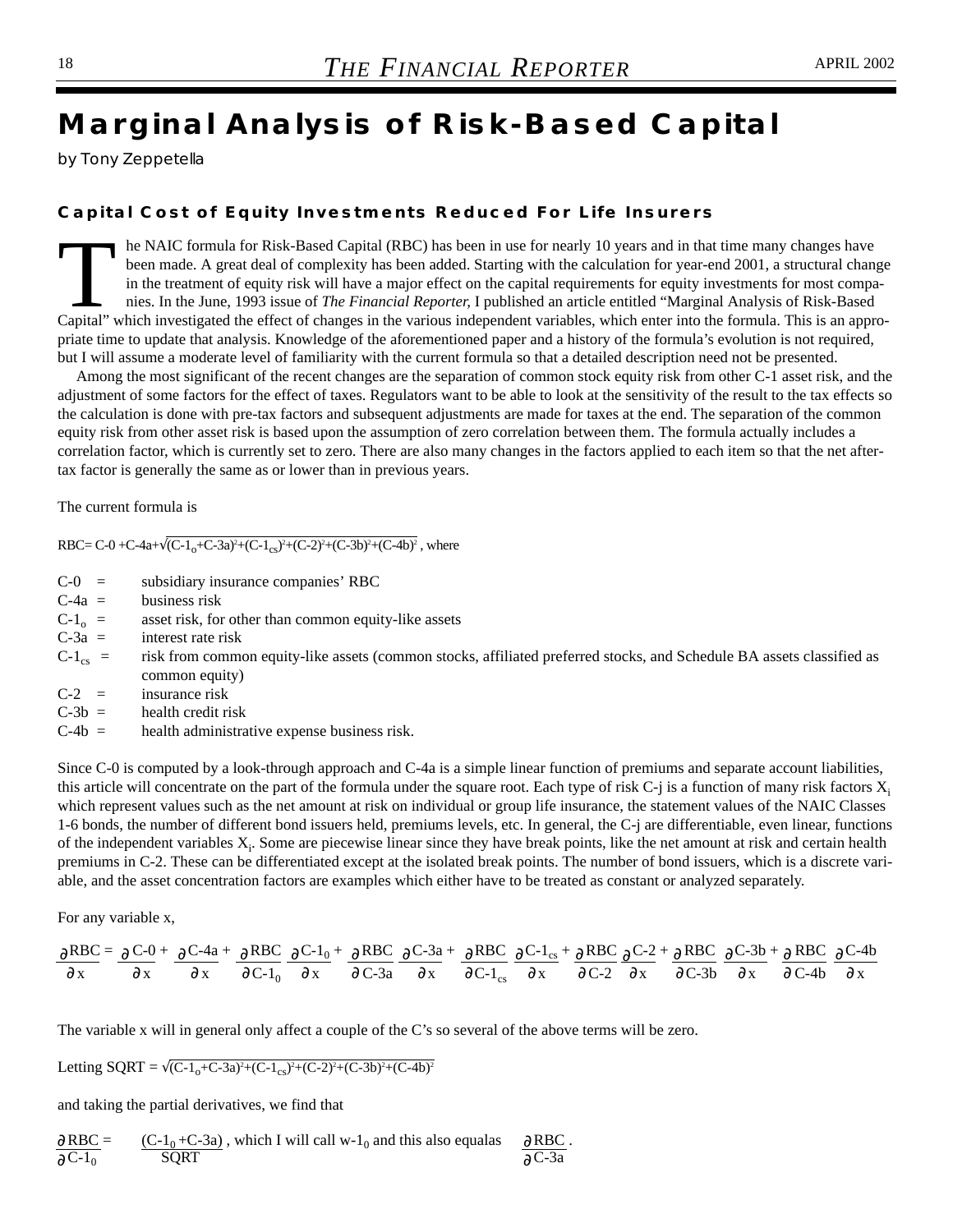Similarly, the other partial derivatives of RBC with respect to the various C's are

|                      | $W-1_{cs} = \partial RBC =$<br>$\partial^2 C$ -1 <sub>cs</sub> | $C-1_{cs}$<br><b>SQRT</b> |
|----------------------|----------------------------------------------------------------|---------------------------|
| $w-2 = \partial RBC$ | $\equiv$<br>$\overline{OC-2}$                                  | $C-2$<br>SORT             |
|                      | $w-3b = \partial RBC =$<br>$AC-3b$                             | $C-3b$<br>SQRT            |
|                      | $w-4b = \partial RBC =$<br>$\partial$ C-4b                     | C-4b.<br>SQRT             |

Then,

 $RBC = \partial C - 0 + \partial C - 4a + w - 1_0 \partial C - 1_0 + w - 1_0 \partial C - 3a + w - 1_{cs} \partial C - 1_{cs} + w - 2 \partial C - 2 + w - 3b \partial C - 3b + w - 4b \partial C - 4b$ . x  $\partial x$   $\partial x$   $\partial x$   $\partial x$   $\partial x$   $\partial x$   $\partial x$   $\partial x$  $9 \text{ RBC} = 9 \text{ C} - 0 + 9$ ∂ ∂ ∂ ∂ ∂  $\partial C - 1_{cs} + w - 2 \partial$  $\partial x$  ∂ ∂ ∂ ∂  $\partial x$   $\partial x$   $\partial x$   $\partial x$   $\partial x$   $\partial$ 

The w's are weights reflecting the ratio of each risk component to the total square root of the sum of the squares of all the risk components in the square root. They summarize the company's risk profile, at least according to the NAIC formula. A company with a high  $w-1<sub>0</sub>$  near 1 has a lot of its risks in asset and/or interest rate risk. A health insurer would have a higher w-2 and possibly higher w-3b and w-4b weights. Note that  $(w-1<sub>0</sub>)<sup>2</sup> + (w-1<sub>cs</sub>)<sup>2</sup> + (w-2)<sup>2</sup> + (w-3b)<sup>2</sup> + (w-4b)<sup>2</sup> = 1$ .

The derivatives of the C's with respect to x are what people often think of as the RBC factor for the variable x. For example, the factor for Class 2 bonds is .01. In fact, the partial derivative formula shows that this has to be multiplied by the weight w-1<sub>0</sub>. In addition, it is modified by the bond size factor. The complete calculation would be: Pre-tax factor  $\times$  (1- tax factor)  $\times$  bond size factor  $\times$  w-1<sub>0</sub>.

The weights can make a substantial difference in the marginal effect and hence in a company's determination of its strategies. Many investment decisions are made based upon a comparison of the extra return versus the extra RBC charge. Such a determination may rule out equity investments if one uses the (approximate) 30% factor for equities. Yet a company with no equities, has  $w-1_{cs} = 0$  and has nearly no additional RBC for adding small amounts of equity!

An example is helpful in understanding the effect of the RBC formula change and the marginal analysis presented above. Consider a simplified individual life and annuity company with the following balance sheet (amounts in millions):

| <b>Bonds</b>        | 7,000      | Individual Life Reserves           | 6,750  |
|---------------------|------------|------------------------------------|--------|
| Mortgages           | 1,500      | <b>Individual Annuity Reserves</b> | 2,250  |
| <b>Common Stock</b> | 500        | Dividend Liability                 | 400    |
| <b>Real Estate</b>  | <b>200</b> |                                    |        |
| Policy Loans        | 500        |                                    |        |
| Cash $&$ S-T        | 300        |                                    |        |
| <b>Other Assets</b> | 300        | Surplus & AVR                      | 900    |
| <b>Total Assets</b> | 10,300     | Total Liabilities & Surplus        | 10,300 |

The asset allocation is intended to be representative of such a \$10 billion company. With further assumptions about the quality distribution of the bonds and commercial mortgages and types of real estate and other items, the RBC formula produces:

$$
C-1_0 = 172
$$
,  $C-3a = 69$ ,  $C-1_{cs} = 156$ ,  $C-2 = 21$ ,  $C-4a = 12$  and  $C-0 = C-3b = C-4b = 0$ .

 $SQRT = \sqrt{(172+69)^2 + 156^2 + 21^2} = 288$ , w-1<sub>0</sub> =  $(172+69)/288 = .8368$ , w-1<sub>cs</sub> = 156/288 = .5417,

 $w-2 = 21/288 = .0729$ .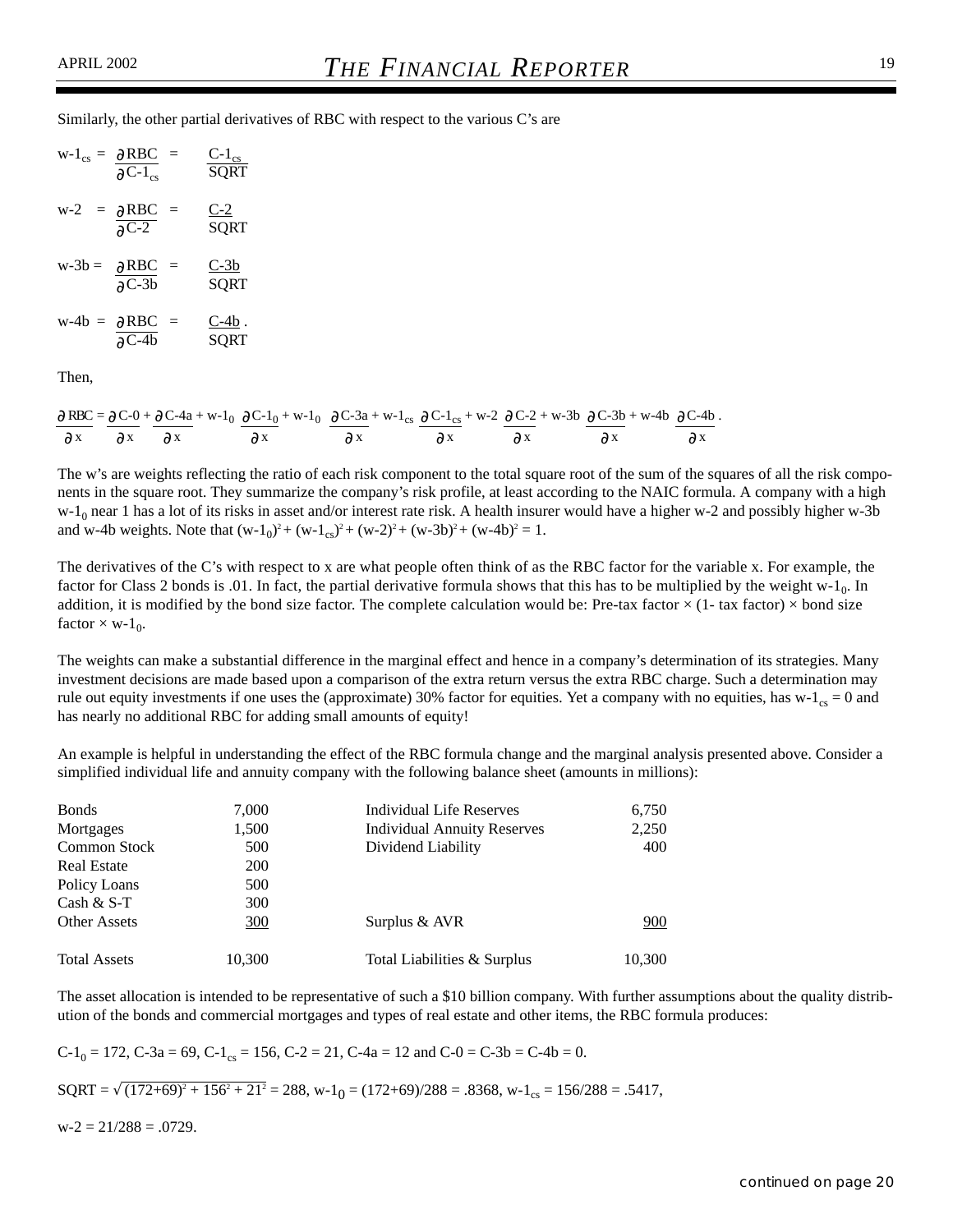*Marginal Analysis of Risk-Based Capital continued from page 19*

These w's indicate that the company's risk is mostly asset risk, with negligible insurance risk, and with common stock RBC factors reduced to 54% of the basic formula factors. The marginal effect of a change in common stock is: pre-tax factor  $\times$  (1- tax factor)  $\times$  $w-1_{cs} = .45 \times (1-.35) \times .5417 = 15.84\%$ , which is about half of what would be expected from the common stock factor. A company which has a lower stock allocation (or a portfolio with a lower  $\beta$ ) would have a lower w-1<sub>0</sub> and hence an even lower marginal cost of equity investments. Added insurance risk through additional net amount at risk or adding health premium would add only about 7% of the expected RBC for this company.

The total RBC in this example is  $C-0 + C-4a + SQRT = 300$  under the new 2001 formula. Note that under the old formula's structure in which  $C-1_{cs}$  is combined with the rest of the asset risk  $C-1_0$  (i.e., equity risk is assumed to be fully correlated with other asset risk), the RBC would be  $12 + ((172+156+69)^2+21^2)^{1/2} = 410$ . The structure of the new formula has reduced the RBC from 410 to 300, a 27% reduction. The RBC ratio went from 268% to 367%.

#### **Optimal Allocation of Risks**

If insurers are paid to take risks, it is interesting to consider the question of optimal allocation of risks (per NAIC formula) to produce the minimum RBC given a constant total  $C_1$ <sub>0</sub> +  $C_2$ 3a +  $C_1$ <sub>Cs</sub>+  $C_2$ 2+  $C_1$ 3b +  $C_2$ 4b or constant total of the subset of the nonzero C's. The solution to the mathematical problem:

Minimize  $\sqrt{(x_1^2 + x_2^2 + ... + x_n^2)}$  subject to  $x_1 + x_2 + ... + x_n = k = \text{constant}$ , is  $x_i = k/n$  for each i.

Thus the mix of risks optimal in this sense would require arranging the company's business so that its various RBC components are equal. The opposite problem of maximizing the RBC for a constant total of the C's has n distinct solutions with one C-j = k and all other  $C-i = 0$ . This shows that the more the risks are spread among the various components, the lower the RBC. Extreme concentration of risk produces higher RBC, more diversification lowers the RBC. Certainly in this sense the formula gives the intuitively desired result.

The investment managers may have to take the liability risks as fixed and might want to consider allocating investment risks to minimize the RBC capital requirement. Only C-1<sub>o</sub>, C-3a, and C-1<sub>cs</sub> are able to be varied. If their total is to be constant, the solution to this problem is to arrange assets so that  $C-1_{cs} = (C-1_0+C-3a)$ , if one so desires. Obviously, the asset and risk allocation decisions should not be made purely from these considerations but it is interesting to understand how RBC is affected.

In summary, this article has shown that each factor in the RBC calculation has an associated weighting which moderates its effect on the formula. The weighting depends on the relative sizes of the various risk components in the formula and must be considered when estimating the marginal effect on RBC of changes in the risk factors.

#### *Tony J. Zepetella, FSA, MAAA, is a Senior Consultant at Phoenix Home Life Mutual Insurance in Hartford, CT. He can be reached at* **tony.zeppetella@phoenix.com.**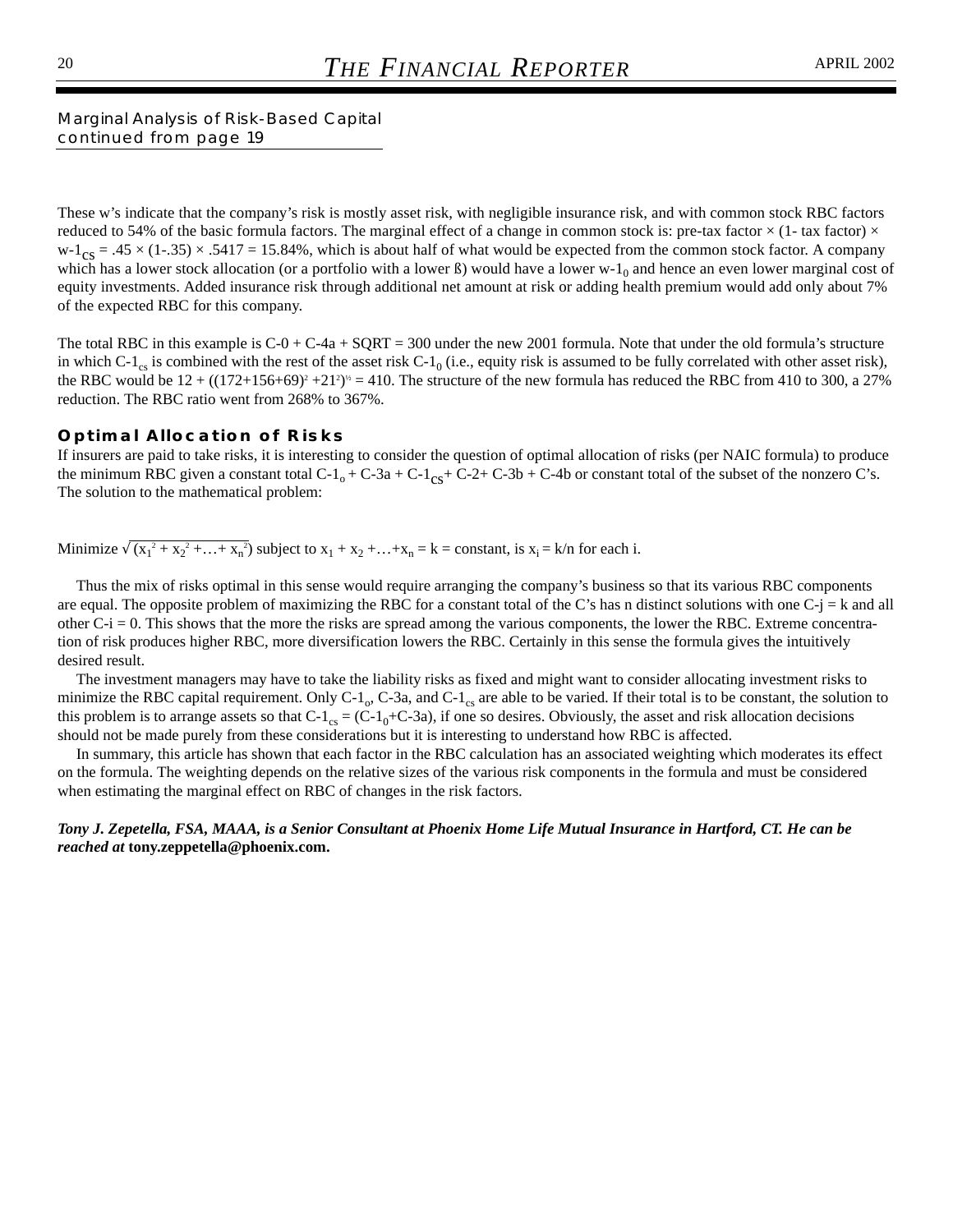### **On the Fair Value of Business Acquired**

*by Joe Koltisko*

*Editor's Note: The first part of this article appeared in issue No. 47 of* The Financial Reporter.

**THE FIRST MANUS TRANSIST PROMINE THE PROPERTY OF STARS SERVICE AND RESPONSIVED ASSERTED AN ABOVE AN ABOVE AN ABOVE THE ABOVE THAT AN ABOVE THE ABOVE THAT AN ABOVE THE ABOVE THAT AN ABOVE THE ABOVE THE ABOVE THE ABOVE THE** promised a lot. Here I will provide all the formulas hinted at previously. I versy, in setting the VOBA asset for life insurance PGAAP, is lack of clarity about the mechanism which links profit margins, cash flows, and their respective discount rates; (b) The right actuarial appraisal hurdle rate is a function of value, risk and tax costs on each side of the balance sheet; (c) There is a simple formula for applying the Milholland method, to calculate GAAP VOBA from a stat-based actuarial appraisal:

VOBA = [ PVDE - tax basis adjustment]  $/(1 - tax rate) - [(Mkt value of assets) -$ (PGAAP reserves)]

where PVDE is the usual present value of distributable earnings, and the tax basis adjustment is 35% of the tax basis equity. I defended this approach if the actuary can demonstrate that the hurdle rate is a leverage-adjusted "true" cost of capital.

#### **Economic Rates of Return**

To understand what is "leverageadjusted" vs. "risk adjusted" cost of capital, let's distinguish between a few key rates of return in a multi-scenario, multi-year projection:

i(s,t) Yield on the asset portfolio in scenario s, year t, pretax

- d(s,t) Company's marginal pretax borrowing rate, loaded for credit risk and liquidity, in year t
- $K(s, t)$  Marginal rate of return on capital required in scenario s, year t
- $K_I$  Leverage-adjusted cost of capital

The scenario set S should be consistent with the purpose of the projection. For fair valuation of VOBA, it should be a risk neutral scenario set, such that the mean present value of traded securities equals the current price for those securities. The algebra provided below works regardless of whether the scenario set is calibrated to market or not.

Common practice is to set  $d(s, t)$  equal to current interest rates in scenario s at time t, plus a load for credit risk as indicated by the company's outstanding debt. Now, this is simplistic but reasonable

from the perspective of external investors. The best tools for internal pricing managers to use in directly risk- adjusting the claims liability involve transforming its cumulative probability distribution, and not loading a spread onto the discount rate. I will follow the loaded spread approach

in this article though, under the implicit assumption that the company's next promise to all policyholders is as good as its last promise to creditors. This is a complicated issue. Suffice it to say that in actual pricing it could create the incentive for any one line of business to bet the company's credit rating.

Typical practice in appraisal work is to pick  $K_L$  with reference to the cost of recent IPOs or to manager's guesses about investor expectations for GAAP ROEs. The scenario set is usually a deterministic base case with sensitivity tests. Our intuition about what is a reasonable value for  $K_L$  breaks down when we move to multi-scenario, multiperiod valuation. K(s,t) should vary over time as the level of risk and the value of the related assets and liabilities changes. I refer to  $K(s,t)$  as the "price" rather than the "cost" of capital.

Here is the main idea, which I illustrate in Example 1 below. We use i (asset market yield) and d (liability borrowing rate) to value future investment and insurance cash flows directly. We also have to present value the *future tax gains and losses* (here generically called "tax deductions") earned on assets and liabilities. The tax deduction for a given asset is earned only when we credit the tax value of the asset. For



instance, if the market value of the assets is \$1000 and the present value of future tax deductions is \$400, those assets are worth (1-35%)\*1000 + 35% \*  $400 = $790$  on an after-tax basis. If that tax deduction comes tomorrow, there will be almost no difference between the pretax and after tax value of the asset. If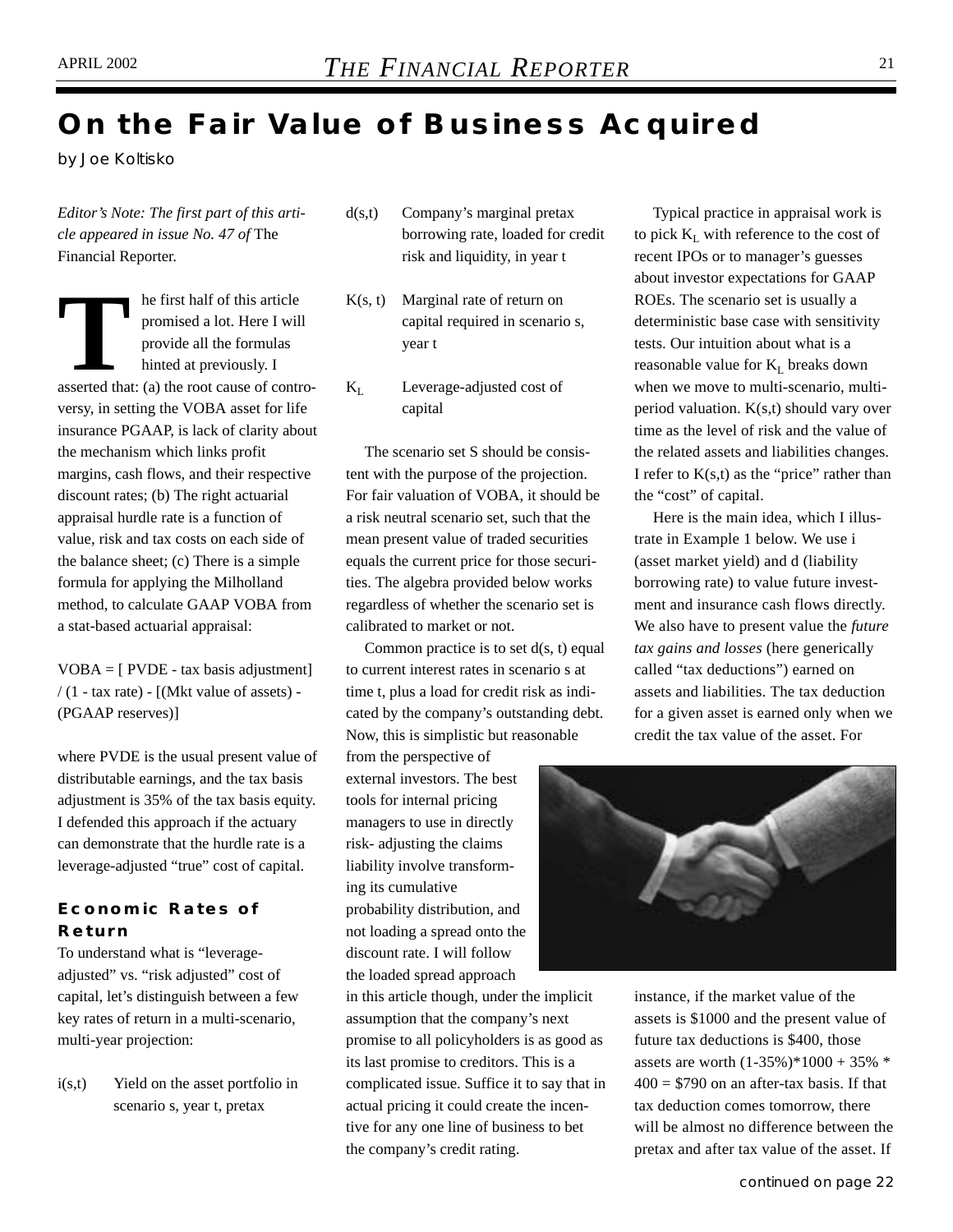*On the Fair Value of Business Acquired continued from page 21*

| <b>Example 1</b>                                  |                                                                          |                                                           |                                                 |                                                                       |                                                            |                                              |                                                    |                                                                   |                                           |
|---------------------------------------------------|--------------------------------------------------------------------------|-----------------------------------------------------------|-------------------------------------------------|-----------------------------------------------------------------------|------------------------------------------------------------|----------------------------------------------|----------------------------------------------------|-------------------------------------------------------------------|-------------------------------------------|
| Asset yield (i)                                   | Liability borrowing rate (d)                                             |                                                           | 8.00%<br>6.00%                                  |                                                                       |                                                            |                                              |                                                    | $IRR =$                                                           | 36%<br>A                                  |
| Time<br>0<br>$\mathbf 1$<br>$\boldsymbol{2}$<br>3 | Premium<br>134<br>1200<br>1100                                           | NII<br>21<br>73<br>116                                    | <b>Benefits</b><br>300<br>450<br>1100           | Chg Reserve<br>234<br>635<br>466<br>(1, 335)                          | <b>Expenses</b><br>220<br>150<br>150                       | <b>FIT</b><br>7<br>22<br>23<br>44            | A/T Income<br>(107)<br>44<br>84<br>156             | Chg in Target Distributable<br>Surplus<br>30<br>15<br>65<br>(110) | Earnings<br>(137)<br>29<br>19<br>266      |
| Time<br>0<br>$\mathbf 1$<br>$\overline{c}$<br>3   | <b>Stat</b><br>Assets<br>264<br>914<br>1,445<br>$\blacksquare$           | Stat<br>Reserves<br>234<br>869<br>1,335<br>$\blacksquare$ | Target<br>Surplus<br>30<br>45<br>110            |                                                                       | Tax<br>Assets<br>264<br>914<br>1,445                       | Tax<br>Reserves<br>115<br>754<br>1,261<br>ä, | Taxable<br>Income<br>19<br>63<br>65<br>127         | TBA = $35\%$ <sup>*</sup> (TVA - TVL)<br>52<br>56<br>64           |                                           |
|                                                   | B                                                                        | $\mathbf c$                                               |                                                 | D                                                                     | E                                                          |                                              |                                                    |                                                                   |                                           |
| Time<br>0<br>1<br>$\overline{c}$<br>3             | Chg tax<br>Assets<br>264<br>650<br>531<br>(1,445)                        | Chg tax<br>Liabilities<br>115<br>638<br>508<br>(1,261)    |                                                 | PV of future tax deductions<br>Assets (i)<br>90<br>747<br>1,338<br>L, | Liabilities (d)<br>5<br>644<br>1,190<br>$\blacksquare$     |                                              |                                                    |                                                                   |                                           |
|                                                   | F                                                                        |                                                           | G                                               |                                                                       | H                                                          | г                                            |                                                    | J                                                                 | $\boldsymbol{\mathsf{K}}$                 |
| Time<br>0<br>$\mathbf{1}$<br>$\overline{c}$<br>3  | Pretax<br>Asset value Tax Costs<br>264<br>914<br>1,445<br>$\overline{a}$ | Asset<br>90<br>747<br>1,338<br>$\blacksquare$             | After tax<br>Asset value<br>203<br>856<br>1,407 |                                                                       | Liability<br>Cash flow<br>(134)<br>(680)<br>(500)<br>1,250 | Pretax<br>Liab Value<br>(37)<br>641<br>1,179 | Liability<br><b>Tax Costs</b><br>5<br>644<br>1,190 | After tax<br>Liab Value<br>(22)<br>642<br>1,183                   | Shareholder<br>Value<br>225<br>214<br>224 |
|                                                   | L.                                                                       | M                                                         | $\mathsf{N}$                                    |                                                                       |                                                            |                                              |                                                    | $\mathbf{o}$                                                      | P                                         |
| Time<br>0<br>1<br>$\boldsymbol{2}$<br>3           | Asset yield<br>* a/t value<br>16<br>68<br>113                            | Liab yield<br>* a/t value<br>(1)<br>39<br>71              | K(s,t)<br>7.8%<br>14.0%<br>18.5%                |                                                                       | Distributable<br>Earnings<br>(137)<br>29<br>19<br>266      | PVDE at<br>K(s,t)<br>225<br>214<br>224       | PVDE at<br>13.0%<br>225<br>225<br>235              | PVI-A<br>174<br>167<br>107<br>ä,                                  | PVI-L<br>110<br>110<br>71                 |
|                                                   |                                                                          |                                                           |                                                 |                                                                       |                                                            |                                              |                                                    |                                                                   |                                           |

the tax deduction effectively never comes (steady state assumption) then the effective tax rate is the marginal corporate rate (here 35%).

For ease of illustration I am using a single scenario with loaded discount rates applied to the tax deductions.

According to economic theory, the right discount rate to use for these tax deductions is the risk free rate, not i and not d, since the counterparty to these cash flows is the government.

Recall this has almost nothing to do with the tax position of shareholders and creditors. It is about the tax burden from taking investment gains and losses within a U.S. corporation. Armed with the after (corporate) tax value of the assets and liabilities in the company, we can subtract to get the after tax net value of equity. This may change sign in some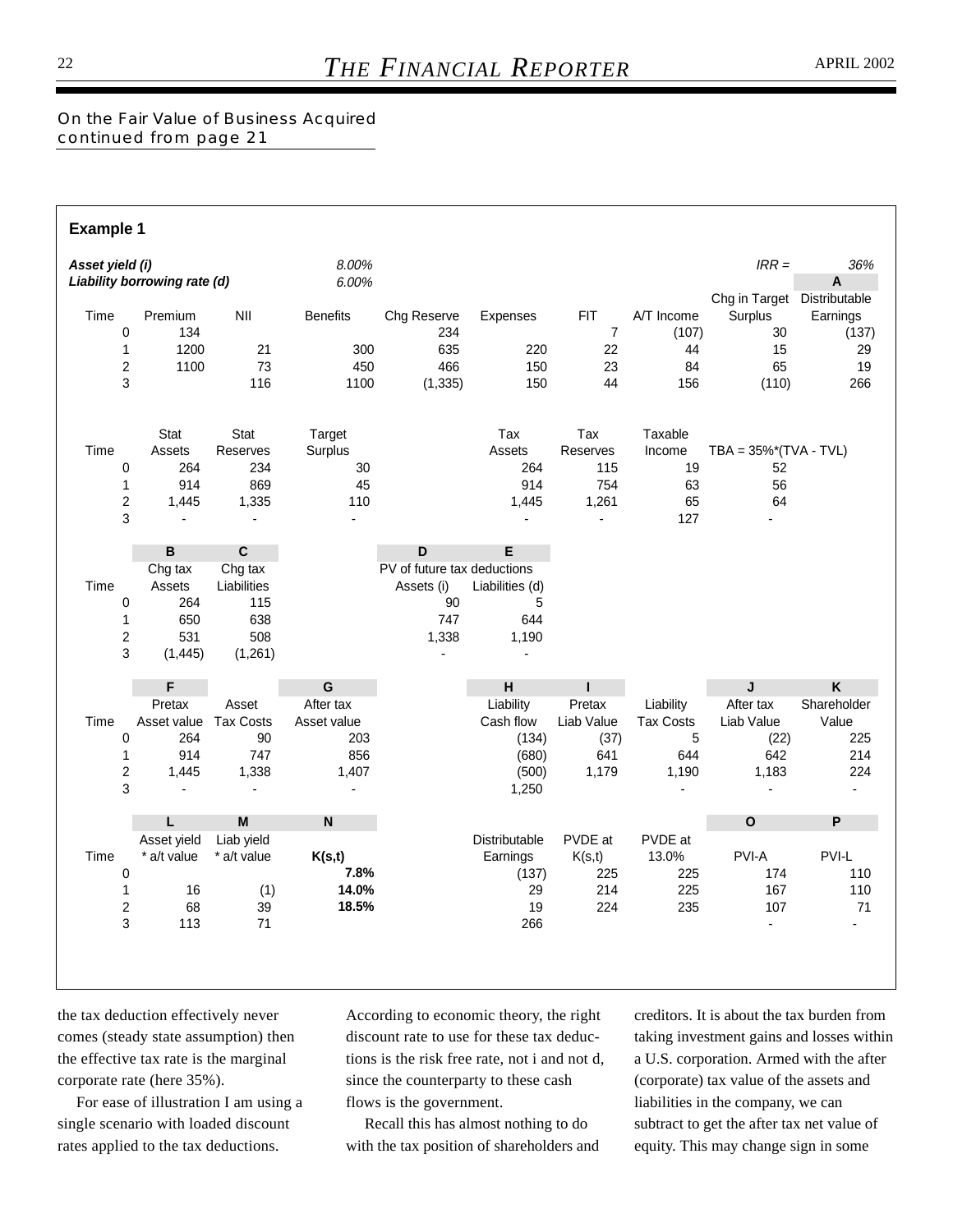| <b>Example 2</b>        | <b>Deferred Annuity Acquisition</b><br>Asset market yield = book yield |             |         | <b>Section 1</b><br>0.0% vs base 7%<br>Change in asset market yields<br>Change in liability spread<br>$0.0\%$ vs. base 6.5% |                 |           |             |       |           |          |             |             |              |  |
|-------------------------|------------------------------------------------------------------------|-------------|---------|-----------------------------------------------------------------------------------------------------------------------------|-----------------|-----------|-------------|-------|-----------|----------|-------------|-------------|--------------|--|
|                         | Amounts per unit issued                                                |             |         |                                                                                                                             | Asset           |           |             |       |           |          |             |             |              |  |
|                         | Acct                                                                   | <b>Stat</b> | Target  | Assets                                                                                                                      | <b>Book</b>     | Int       | Policy      | Surr  | NII on    |          | Interest    | Surr        |              |  |
| Time                    | Value                                                                  | Reserve     | Surplus | <b>Mkt Value</b>                                                                                                            | Yield           | Credited  | Loads       | Chg   | Reserves  | TS NII   | Credited    | Rate        | Survivorship |  |
| 0                       | 100,000                                                                | 94,000      | 4,700   | 98,700                                                                                                                      |                 |           |             | 6.0%  |           |          |             |             | 100.0%       |  |
| 1                       | 106,900                                                                | 100,486     | 5,024   | 105,510                                                                                                                     | 7.0%            | 7.0%      | 100         | 6.0%  | 6,580     | 329      | 7,000       | 15.0%       | 85.0%        |  |
| $\overline{\mathbf{c}}$ | 114,283                                                                | 108,569     | 5,428   | 113,997                                                                                                                     | 7.0%            | 7.0%      | 100         | 5.0%  | 7,034     | 352      | 7,483       | 10.0%       | 76.5%        |  |
| 3                       | 121,040                                                                | 114,988     | 5,749   | 120,737                                                                                                                     | 7.0%            | 6.0%      | 100         | 5.0%  | 7,600     | 380      | 6,857       | 10.0%       | 68.9%        |  |
| 4                       | 126,992                                                                | 121,912     | 6,096   | 128,008                                                                                                                     | 7.0%            | 5.0%      | 100         | 4.0%  | 8,049     | 402      | 6,052       | 10.0%       | 62.0%        |  |
| 5                       | 133,242                                                                | 127,912     | 6,396   | 134,308                                                                                                                     | 7.0%            | 5.0%      | 100         | 4.0%  | 8,534     | 427      | 6,350       | 10.0%       | 55.8%        |  |
| 6                       | 139,804                                                                | 134,212     | 6,711   | 140,922                                                                                                                     | 7.0%            | 5.0%      | 100         | 4.0%  | 8,954     | 448      | 6,662       | 10.0%       | 50.2%        |  |
| $\overline{7}$          | 146,694                                                                | 142,293     | 7,115   | 149,408                                                                                                                     | 7.0%            | 5.0%      | 100         | 3.0%  | 9,395     | 470      | 6,990       | 10.0%       | 45.2%        |  |
| 8                       | 153,929                                                                | 149,311     | 7,466   | 156.776                                                                                                                     | 7.0%            | 5.0%      | 100         | 3.0%  | 9,961     | 498      | 7,335       | 15.0%       | 38.4%        |  |
| 9                       | 161,525                                                                | 158,294     | 7,915   | 166,209                                                                                                                     | 7.0%            | 5.0%      | 100         | 2.0%  | 10,452    | 523      | 7,696       | 25.0%       | 28.8%        |  |
| 10                      | 169,501                                                                | 166,111     | 8,306   |                                                                                                                             | 7.0%            | 5.0%      | 100         | 2.0%  | 11,081    | 554      | 8,076       | 100.0%      | 0.0%         |  |
|                         | Amounts per unit in force                                              |             |         |                                                                                                                             | Paid            |           | Stat        |       |           |          |             |             |              |  |
|                         | Stat                                                                   | <b>Stat</b> | Target  | Net Inv                                                                                                                     | Surr            | Chg       | <b>Book</b> |       | After Tax |          | <b>Dist</b> | 14.1%       | <b>MV</b>    |  |
| Time                    | Assets                                                                 | Reserve     | Surplus | Income                                                                                                                      | <b>Benefits</b> | Reserve   | Profits     | Tax   | Profits   | Chg TS   | Earnings    | <b>PVDE</b> | Assets       |  |
| 0                       | 98,700                                                                 | 94,000      | 4.700   |                                                                                                                             |                 |           |             |       |           |          |             | 4,803       | 98,700       |  |
|                         | 89,684                                                                 | 85,413      | 4,271   | 6,909                                                                                                                       | 15,073          | (8,587)   | 423         | 148   | 275       | (429)    | 704         | 4,775       | 89,684       |  |
| 2                       | 87,208                                                                 | 83,055      | 4,153   | 6,278                                                                                                                       | 9,228           | (2,358)   | (593)       | (207) | (385)     | (118)    | (267)       | 5,714       | 87,208       |  |
| 3                       | 83,128                                                                 | 79,169      | 3,958   | 6,105                                                                                                                       | 8,797           | (3,886)   | 1,194       | 418   | 776       | (194)    | 970         | 5,548       | 83,128       |  |
| 4                       | 79,320                                                                 | 75,543      | 3,777   | 5,819                                                                                                                       | 8,394           | (3,626)   | 1,052       | 368   | 684       | (181)    | 865         | 5,464       | 79,320       |  |
| 5                       | 74,901                                                                 | 71,335      | 3,567   | 5,552                                                                                                                       | 7,926           | (4,208)   | 1,835       | 642   | 1,193     | (210)    | 1,403       | 4,830       | 74,901       |  |
| 6                       | 70,731                                                                 | 67,363      | 3,368   | 5,243                                                                                                                       | 7,485           | (3,972)   | 1,730       | 605   | 1,124     | (199)    | 1,323       | 4,187       | 70,731       |  |
| 7                       | 67,491                                                                 | 64,277      | 3,214   | 4,951                                                                                                                       | 7,142           | (3,086)   | 895         | 313   | 582       | (154)    | 736         | 4,040       | 67,491       |  |
| 8                       | 60,197                                                                 | 57,330      | 2,867   | 4,724                                                                                                                       | 10,117          | (6, 947)  | 1,554       | 544   | 1,010     | (347)    | 1,358       | 3,251       | 60,197       |  |
| 9                       | 47,864                                                                 | 45,585      | 2,279   | 4,214                                                                                                                       | 15,195          | (11, 745) | 764         | 268   | 497       | (587)    | 1,084       | 2,625       | 47,864       |  |
| 10                      |                                                                        |             | ٠       | 3,350                                                                                                                       | 47,836          | (45, 585) | 1,099       | 385   | 715       | (2, 279) | 2,994       | $\Omega$    |              |  |

**Section 2** 11.9%<br>PGAAP POSS Profits Normalized PCAAP PV Gross Profits<br>Crediting PGAAP Interest PGAAP Interest Interest Surrender Gross Crediting Account Lapse of Policy Crediting PGAAP Interest PGAAP Interest Interest Surrender Gross Crediting Risk Time Value Acct Val Loads Rate Reserve Earned Adj Credited Margin Charges Profits Rate Rate 0 100,000 104,308 13,914 **10,468** 1 90,865 16,035 100 5.0% 93,389 6,580 1,785 7,000 1,365 962 2,427 12,184 9,282 2 87,426 9,714 85 5.0% 88,259 5,979 1,691 6,361 1,309 486 1,880 10,913 8,503 3 83,336 9,260 77 5.0% 83,336 5,814 833 5,246 1,401 463 1,940 9,518 7,571 4 78,691 8,743 69 5.0% 78,691 5,542 0 4,167 1,375 350 1,794 8,200 6,676 5 74,307 8,256 62 5.0% 74,307 5,288 0 3,935 1,353 330 1,746 6,864 5,722 6 70,170 7,797 56 5.0% 70,170 4,993 - 3,715 1,278 312 1,646 5,562 4,755 7 66,265 7,363 50 5.0% 66,265 4,715 - 3,508 1,207 221 1,478 4,362 3,841 8 59,103 10,430 45 5.0% 59,103 4,499 (0) 3,313 1,186 313 1,544 3,036 2,752 9 46,515 15,505 38 5.0% 46,515 4,013 - 2,955 1,058 310 1,406 1,781 1,672 10 - 48,812 29 5.0% 3,191 - 2,326 865 976 1,870 Invested **Interest Policy Interest Policy Interest** Surr VOBA Pretax Time Assets VOBA Goodwill Reserve DTL Equity Margin loads on TS Chgs Amrt Income 0 98,700 10,468 - 104,308 56 4,803 1 89,684 9,165 - 93,389 416 5,044 1,365 100 329 962 1,302 1,454 2 87,208 8,209 - 88,259 1,052 6,106 1,309 85 299 486 956 1,223 3 83,128 7,160 - 83,336 1,048 5,904 1,401 77 291 463 1,049 1,182 4 79,320 6,169 - 78,691 1,057 5,741 1,375 69 277 350 991 1,079 5 74,901 5,164 - 74,307 767 4,991 1,353 62 264 330 1,005 1,005 6 70,731 4,184 - 70,170 482 4,263 1,278 56 250 312 980 916 7 67,491 3,281 - 66,265 453 4,055 1,207 50 236 221 903 811 8 60,197 2,284 - 59,103 179 3,198 1,186 45 225 313 998 772 9 47,864 1,340 - 46,515 143 2,545 1,058 38 201 310 944 663 10 - - - - - - 865 29 160 976 1,340 690

scenarios if assets become worth less than liabilities.

Because we know the value of the block at each time t, we can back in to  $K(s,t)$ . It is the weighted average of the pretax yield on assets and liabilities (here, "i" and "d") where the weights are the after tax values of assets and liabilities. Note the liability weight has a negative sign. If the net value of equity changes

sign, K(s,t) becomes infinite for a moment; it may stay negative for some periods. You wouldn't want this to happen in many scenarios most of the time—but this is reasonable behavior for a marginal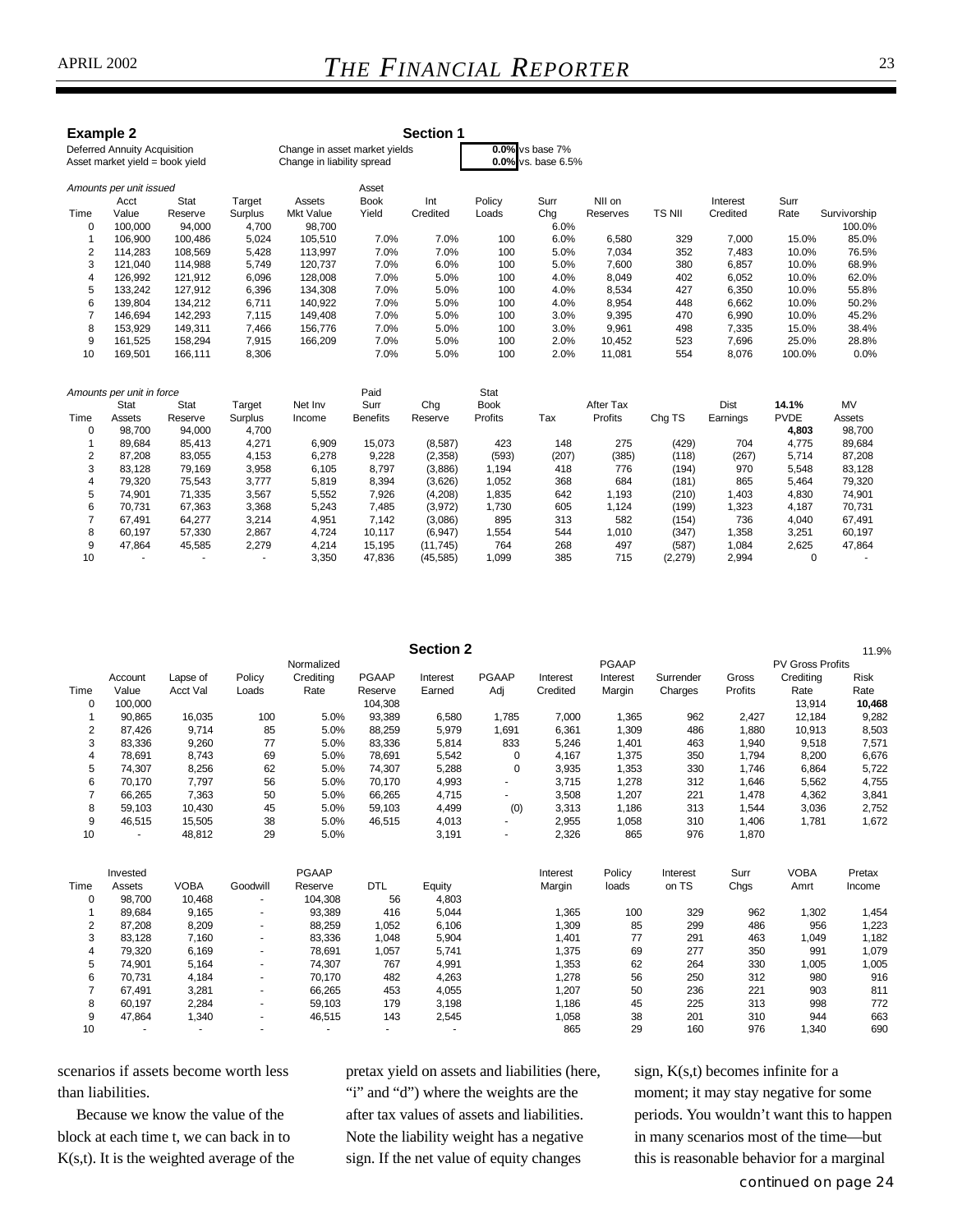*On the Fair Value of Business Acquired continued from page 23*

#### EXAMPLE 2 (CONT.) **Section 3**

|                | Incurred   | After tax     | <b>Dividends</b> |            |        | After tax                | 6.500%                   |              | After tax                | $A - L$                  | <b>GAAP Equity</b> |
|----------------|------------|---------------|------------------|------------|--------|--------------------------|--------------------------|--------------|--------------------------|--------------------------|--------------------|
| Time           | Taxes      | Income        | Paid             | <b>ROE</b> | PVI-a  | Assets                   | Liab value               | <b>PVI-I</b> | Liabilities              | Value                    | / Fair Value       |
| 0              |            |               |                  |            | 38,643 | 85.175                   | 91,824                   | 34,898       | 80,371                   | 4,803                    | 100%               |
|                | 509        | 945           | 704              | 19.7%      | 34,439 | 77,630                   | 82,720                   | 31,056       | 72,793                   | 4,837                    | 104%               |
| $\overline{2}$ | 428        | 795           | (267)            | 15.8%      | 30,572 | 76,508                   | 78,868                   | 27,523       | 70,700                   | 5,807                    | 105%               |
| 3              | 414        | 768           | 970              | 12.6%      | 26,608 | 73,815                   | 75,198                   | 23,913       | 68,218                   | 5,597                    | 105%               |
| 4              | 378        | 702           | 865              | 11.9%      | 22,651 | 71,392                   | 71,692                   | 20,322       | 65,927                   | 5,465                    | 105%               |
| 5              | 352        | 653           | 1,403            | 11.4%      | 18,685 | 68,362                   | 68,426                   | 16,732       | 63,588                   | 4,774                    | 105%               |
| 6              | 320        | 595           | 1,323            | 11.9%      | 14,749 | 65,569                   | 65,389                   | 13,183       | 61,466                   | 4,103                    | 104%               |
|                | 284        | 527           | 736              | 12.4%      | 10,831 | 63,700                   | 62,497                   | 9,661        | 59,739                   | 3,962                    | 102%               |
| 8              | 270        | 502           | 1,358            | 12.4%      | 6,865  | 57.794                   | 56,442                   | 6,111        | 54.614                   | 3,180                    | 101%               |
| 9              | 232        | 431           | 1,084            | 13.5%      | 3,131  | 46,768                   | 44,916                   | 2,782        | 44,176                   | 2,592                    | 98%                |
| 10             | 241        | 448           | 2,994            | 17.6%      |        | $\overline{\phantom{0}}$ | $\overline{\phantom{0}}$ |              | $\overline{\phantom{a}}$ | $\overline{\phantom{a}}$ |                    |
|                |            |               | Weighted avg     | 13.6%      |        |                          |                          |              |                          |                          |                    |
|                | A/T assets | A/T liability | <b>Net</b>       | PVDE at    |        |                          |                          |              |                          |                          |                    |

| Time<br>0 | A/T assets<br>* vield | A/T liability<br>* debt rate | <b>Net</b><br>Return | K(s,t) | PVDE at<br>K(s,t)<br>4,803 |
|-----------|-----------------------|------------------------------|----------------------|--------|----------------------------|
| 1         | 5.962                 | 5.224                        | 738                  | 15.4%  | 4,837                      |
| 2         | 5,434                 | 4,732                        | 703                  | 14.5%  | 5,807                      |
| 3         | 5,356                 | 4,596                        | 760                  | 13.1%  | 5,597                      |
| 4         | 5,167                 | 4,434                        | 733                  | 13.1%  | 5,465                      |
| 5         | 4,997                 | 4,285                        | 712                  | 13.0%  | 4,774                      |
| 6         | 4,785                 | 4,133                        | 652                  | 13.7%  | 4,103                      |
| 7         | 4.590                 | 3,995                        | 595                  | 14.5%  | 3,962                      |
| 8         | 4.459                 | 3,883                        | 576                  | 14.5%  | 3,180                      |
| 9         | 4.046                 | 3,550                        | 496                  | 15.6%  | 2,592                      |
| 10        | 3.274                 | 2,871                        | 402                  | 15.5%  |                            |

Weighted average ROE uses beginning of period equity as weights

rate in a realistic scenario set. Because we know the value at the start of each scenario, we can determine a pathwise IRR. This rate of return to shareholders is "leverage adjusted", since it is a function of the relative weight (in market value terms) and the required return on assets and liabilities. For instance, if liabilities are practically zero, the fair rate of return should be close to the market yield on the asset portfolio.

 $K_L$  is easy now. We determine the value of the block under all the given scenarios, and choose the mean value for our target. This is the capital markets price for the block of business.  $K_L$  is that level discount rate which, when applied to the expected case distributable earnings, reproduces capital markets price. Such a hurdle rate has been adjusted for leverage; it is risk-adjusted to the extent the scenario set fairly prices a given risk factor.

#### **Basic Fair Value Illustration—Example 1**

In this transparent example, column A is the item actuaries usually focus on distributable cash flows to the providers of capital. The IRR in this example is 36%. Assets are assumed to yield 8% and the liability borrowing rate (loaded for credit risk) is 6%. Here market, stat, and tax value of the assets are all identical. Columns B and C show a projection of the change in the tax basis value of required assets and liabilities. At the end of the projection, these all go to zero. Columns D and E show the present value of the remaining items from columns B and C at the respective risk rate. Columns F and G show the calculation of after tax value for assets. Column H shows net insurance product cash flows (excluding target surplus items). In column I, we show the present value of those cash flows at 6%. Column K, shareholder

value, is just column G minus column J. Column N is a weighted average of 8% and 6%, where the weights depend on the after tax values in columns G, J, and K. For example, in year 2,  $K(s,t) = [ 856*8\% - 642*6\% ] / 214$  $= 14\%$ 

As a check, when we discount the distributable earnings at the hurdle rates  $K(s,t)$  we get the same shareholder values as we do from column K. Isn't that remarkable?

There is an even easier way to calculate the value of future tax deductions. Let

#### $PVI-A_t = [ i *TVA_t + PVI-A_{t+1} ] / (1+i)$  $PVI-L_t = [ d * TVL_t + PVI-L_{t+1} ] / (1+d)$

Then the present value of future changes in tax assets is the same as  $TVA_t - PVI-A_t$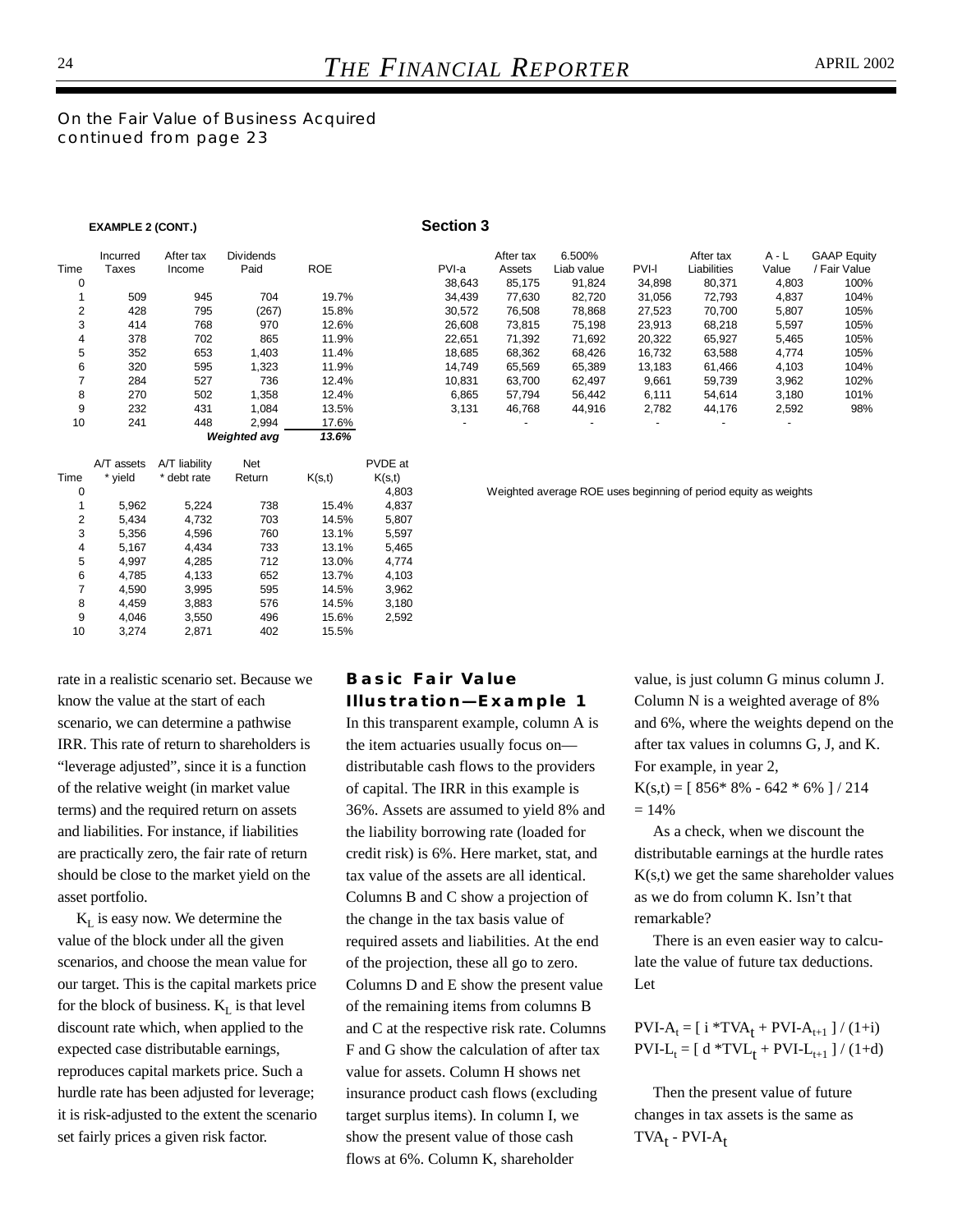| Example 3               | <b>Deferred Annuity Acquisition</b><br>Asset market yield falls |         |         | <b>Section 1</b><br>$-2.0\%$ vs base 7%<br>Change in asset market yields<br>$-2.0\%$ vs. base 6.5%<br>Change in liability spread |                 |           |             |       |           |         |          |             |              |
|-------------------------|-----------------------------------------------------------------|---------|---------|----------------------------------------------------------------------------------------------------------------------------------|-----------------|-----------|-------------|-------|-----------|---------|----------|-------------|--------------|
|                         | Amounts per unit issued                                         |         |         |                                                                                                                                  | Asset           |           |             |       |           |         |          |             |              |
|                         | Acct                                                            | Stat    | Target  | Assets                                                                                                                           | <b>Book</b>     | Int       | Policy      | Surr  | NII on    |         | Interest | Surr        |              |
| Time                    | Value                                                           | Reserve | Surplus | <b>Mkt Value</b>                                                                                                                 | Yield           | Credited  | Loads       | Chg   | Reserves  | TS NII  | Credited | Rate        | Survivorship |
| $\mathbf 0$             | 100.000                                                         | 94,000  | 4,700   | 110,543                                                                                                                          |                 |           |             | 6.0%  |           |         |          |             | 100.0%       |
| 1                       | 106,900                                                         | 100,486 | 5,024   | 117,818                                                                                                                          | 7.0%            | 7.0%      | 100         | 6.0%  | 6,580     | 329     | 7,000    | 15.0%       | 85.0%        |
| $\overline{\mathbf{c}}$ | 114,283                                                         | 108,569 | 5,428   | 126,012                                                                                                                          | 7.0%            | 7.0%      | 100         | 5.0%  | 7,034     | 352     | 7,483    | 10.0%       | 76.5%        |
| 3                       | 121,040                                                         | 114,988 | 5.749   | 132,221                                                                                                                          | 7.0%            | 6.0%      | 100         | 5.0%  | 7,600     | 380     | 6,857    | 10.0%       | 68.9%        |
| 4                       | 126,992                                                         | 121,912 | 6,096   | 138,722                                                                                                                          | 7.0%            | 5.0%      | 100         | 4.0%  | 8,049     | 402     | 6,052    | 10.0%       | 62.0%        |
| 5                       | 131,972                                                         | 126,693 | 6,335   | 142,683                                                                                                                          | 7.0%            | 4.0%      | 100         | 4.0%  | 8,534     | 427     | 5,080    | 10.0%       | 55.8%        |
| 6                       | 135,831                                                         | 130,398 | 6,520   | 145,226                                                                                                                          | 7.0%            | 3.0%      | 100         | 4.0%  | 8,868     | 443     | 3,959    | 10.0%       | 50.2%        |
| $\overline{7}$          | 139,806                                                         | 135,612 | 6,781   | 149,043                                                                                                                          | 7.0%            | 3.0%      | 100         | 3.0%  | 9,128     | 456     | 4,075    | 10.0%       | 45.2%        |
| 8                       | 143,900                                                         | 139,583 | 6,979   | 151,427                                                                                                                          | 7.0%            | 3.0%      | 100         | 3.0%  | 9,493     | 475     | 4,194    | 15.0%       | 38.4%        |
| 9                       | 148,117                                                         | 145,155 | 7,258   | 155,315                                                                                                                          | 7.0%            | 3.0%      | 100         | 2.0%  | 9,771     | 489     | 4,317    | 25.0%       | 28.8%        |
| 10                      | 152,460                                                         | 149,411 | 7,471   |                                                                                                                                  | 7.0%            | 3.0%      | 100         | 2.0%  | 10,161    | 508     | 4,444    | 100.0%      | 0.0%         |
|                         | Amounts per unit in force                                       |         |         |                                                                                                                                  | Paid            |           | Stat        |       |           |         |          |             |              |
|                         | Stat                                                            | Stat    | Target  | Net Inv                                                                                                                          | Surr            | Chq       | <b>Book</b> |       | After Tax |         | Dist     | 9.4%        | MV           |
| Time                    | Assets                                                          | Reserve | Surplus | Income                                                                                                                           | <b>Benefits</b> | Reserve   | Profits     | Tax   | Profits   | Chg TS  | Earnings | <b>PVDE</b> | Assets       |
| 0                       | 98,700                                                          | 94,000  | 4,700   |                                                                                                                                  |                 |           |             |       |           |         |          | 8,357       | 110,543      |
|                         | 89,684                                                          | 85,413  | 4,271   | 6,909                                                                                                                            | 15,073          | (8,587)   | 423         | 148   | 275       | (429)   | 704      | 8,441       | 100,145      |
| 2                       | 87,208                                                          | 83,055  | 4,153   | 6,278                                                                                                                            | 9,228           | (2,358)   | (593)       | (207) | (385)     | (118)   | (267)    | 9,505       | 96,399       |
| 3                       | 83,128                                                          | 79,169  | 3,958   | 6,105                                                                                                                            | 8,797           | (3,886)   | 1,194       | 418   | 776       | (194)   | 970      | 9,431       | 91,034       |
| $\overline{4}$          | 79,320                                                          | 75,543  | 3,777   | 5,819                                                                                                                            | 8,394           | (3,626)   | 1,052       | 368   | 684       | (181)   | 865      | 9,456       | 85,959       |
| 5                       | 74,187                                                          | 70,655  | 3,533   | 5,552                                                                                                                            | 7,851           | (4,888)   | 2,590       | 907   | 1,684     | (244)   | 1,928    | 8,420       | 79,572       |
| 6                       | 68,721                                                          | 65,449  | 3,272   | 5,193                                                                                                                            | 7,272           | (5,206)   | 3,127       | 1,094 | 2,033     | (260)   | 2,293    | 6,921       | 72,891       |
| $\overline{7}$          | 64,322                                                          | 61,259  | 3,063   | 4,810                                                                                                                            | 6,807           | (4, 190)  | 2,193       | 768   | 1,426     | (209)   | 1,635    | 5,939       | 67,326       |
| 8                       | 56,275                                                          | 53,595  | 2,680   | 4,503                                                                                                                            | 9,458           | (7,664)   | 2,709       | 948   | 1,761     | (383)   | 2,144    | 4,355       | 58,143       |
| 9                       | 43,891                                                          | 41,801  | 2,090   | 3,939                                                                                                                            | 13,934          | (11,794)  | 1,800       | 630   | 1,170     | (590)   | 1,760    | 3,007       | 44,727       |
| 10                      |                                                                 |         | ٠       | 3,072                                                                                                                            | 43,027          | (41, 801) | 1,847       | 646   | 1,200     | (2,090) | 3,290    | $\Omega$    |              |

|                | EXAMPLE 3 (CONT.) |             |                          |              |                          | <b>Section 2</b> |              |          |              |           |         |                         | 14.3%       |
|----------------|-------------------|-------------|--------------------------|--------------|--------------------------|------------------|--------------|----------|--------------|-----------|---------|-------------------------|-------------|
|                |                   |             |                          | Normalized   |                          |                  |              |          | <b>PGAAP</b> |           |         | <b>PV Gross Profits</b> |             |
|                | Account           | Lapse of    | Policy                   | Crediting    | <b>PGAAP</b>             | Interest         | <b>PGAAP</b> | Interest | Interest     | Surrender | Gross   | Crediting               | <b>Risk</b> |
| <b>Time</b>    | Value             | Acct Val    | Loads                    | Rate         | Reserve                  | Earned           | Adj          | Credited | Margin       | Charges   | Profits | Rate                    | Rate        |
| $\mathbf 0$    | 100,000           |             |                          |              | 109,805                  |                  |              |          |              |           |         | 15,445                  | 9,588       |
|                | 90,865            | 16,035      | 100                      | 4.5%         | 98,612                   | 5,264            | 2,059        | 7,000    | 323          | 962       | 1,385   | 14,755                  | 9,573       |
| $\overline{2}$ | 87,426            | 9,714       | 85                       | 3.5%         | 92,264                   | 4,769            | 2,909        | 6,361    | 1,317        | 486       | 1,888   | 13,384                  | 9,053       |
| 3              | 83,336            | 9,260       | 77                       | 3.0%         | 85,696                   | 4,590            | 2,478        | 5,246    | 1,823        | 463       | 2,362   | 11,423                  | 7,984       |
| 4              | 78,691            | 8,743       | 69                       | 3.0%         | 79,455                   | 4,335            | 1,596        | 4,167    | 1,764        | 350       | 2,183   | 9,583                   | 6,942       |
| 5              | 73,599            | 8,178       | 62                       | 3.0%         | 73,599                   | 4,093            | 764          | 3,148    | 1,710        | 327       | 2,099   | 7,772                   | 5,835       |
| 6              | 68,176            | 7,575       | 56                       | 3.0%         | 68,176                   | 3,789            |              | 2,208    | 1,581        | 303       | 1,940   | 6,065                   | 4,729       |
| 7              | 63,154            | 7.017       | 50                       | 3.0%         | 63,154                   | 3,471            | ٠            | 2,045    | 1,426        | 211       | 1,686   | 4,561                   | 3,718       |
| 8              | 55,253            | 9,750       | 45                       | 3.0%         | 55,253                   | 3,206            | 0            | 1,895    | 1,311        | 293       | 1,649   | 3,048                   | 2,600       |
| 9              | 42,654            | 14,218      | 38                       | 3.0%         | 42,654                   | 2,769            | (0)          | 1,658    | 1,111        | 284       | 1,434   | 1,706                   | 1,537       |
| 10             | ٠                 | 43,905      | 29                       | 3.0%         |                          | 2,130            | 0            | 1,280    | 850          | 878       | 1,757   |                         |             |
|                | Invested          |             |                          | <b>PGAAP</b> |                          |                  |              | Interest | Policy       | Interest  | Surr    | <b>VOBA</b>             | Pretax      |
| Time           | Assets            | <b>VOBA</b> | Goodwill                 | Reserve      | <b>DTL</b>               | Equity           |              | Margin   | loads        | on TS     | Chgs    | Amrt                    | Income      |
| $\Omega$       | 110,543           | 9,588       |                          | 109,805      | 1,969                    | 8,357            |              |          |              |           |         |                         |             |
|                | 100,145           | 9,160       | $\overline{\phantom{a}}$ | 98,612       | 2,248                    | 8,446            |              | 323      | 100          | 263       | 962     | 428                     | 1,220       |
| $\overline{2}$ | 96,399            | 8,309       | $\overline{\phantom{a}}$ | 92,264       | 2,902                    | 9,542            |              | 1,317    | 85           | 238       | 486     | 852                     | 1,275       |
| 3              | 91,034            | 7,091       | ٠                        | 85,696       | 2,965                    | 9,465            |              | 1,823    | 77           | 230       | 463     | 1,217                   | 1,374       |
| 4              | 85,959            | 5,949       | ٠                        | 79,455       | 3,037                    | 9,417            |              | 1,764    | 69           | 217       | 350     | 1,142                   | 1,257       |
| 5              | 79,572            | 4,825       | ٠                        | 73,599       | 2,543                    | 8,255            |              | 1,710    | 62           | 205       | 327     | 1,124                   | 1,179       |
| 6              | 72,891            | 3,765       | ٠                        | 68,176       | 1,823                    | 6,658            |              | 1,581    | 56           | 189       | 303     | 1,060                   | 1,070       |
| $\overline{7}$ | 67,326            | 2,831       | ٠                        | 63,154       | 1,379                    | 5,625            |              | 1,426    | 50           | 174       | 211     | 934                     | 926         |
| 8              | 58,143            | 1,892       | $\overline{\phantom{a}}$ | 55,253       | 736                      | 4,047            |              | 1,311    | 45           | 160       | 293     | 939                     | 871         |
| 9              | 44,727            | 1,059       | ٠                        | 42,654       | 365                      | 2,767            |              | 1,111    | 38           | 138       | 284     | 833                     | 739         |
| 10             |                   |             |                          |              | $\overline{\phantom{a}}$ |                  |              | 850      | 29           | 106       | 878     | 1,059                   | 805         |

*You can verify this recursively. The same holds on the liability side. The present value of future tax deductions is*  $TVL_t$  *-*  $PVI$ *-* $L_t$ *.* 

In the example on page 22, the block is worth 225 after initial capital infusion of 137, so value created at point of sale is 89. If we take 89 from the initial distributable earnings, the resulting IRR of the distributable earnings stream becomes 13%. That pathwise IRR is consistent with the marginal annual price of capital shown in column N. This shows the direct tie to the actuarial appraisal method .

*continued on page 26* Again, if you try this at home, please use the risk free rate in the PVI formulas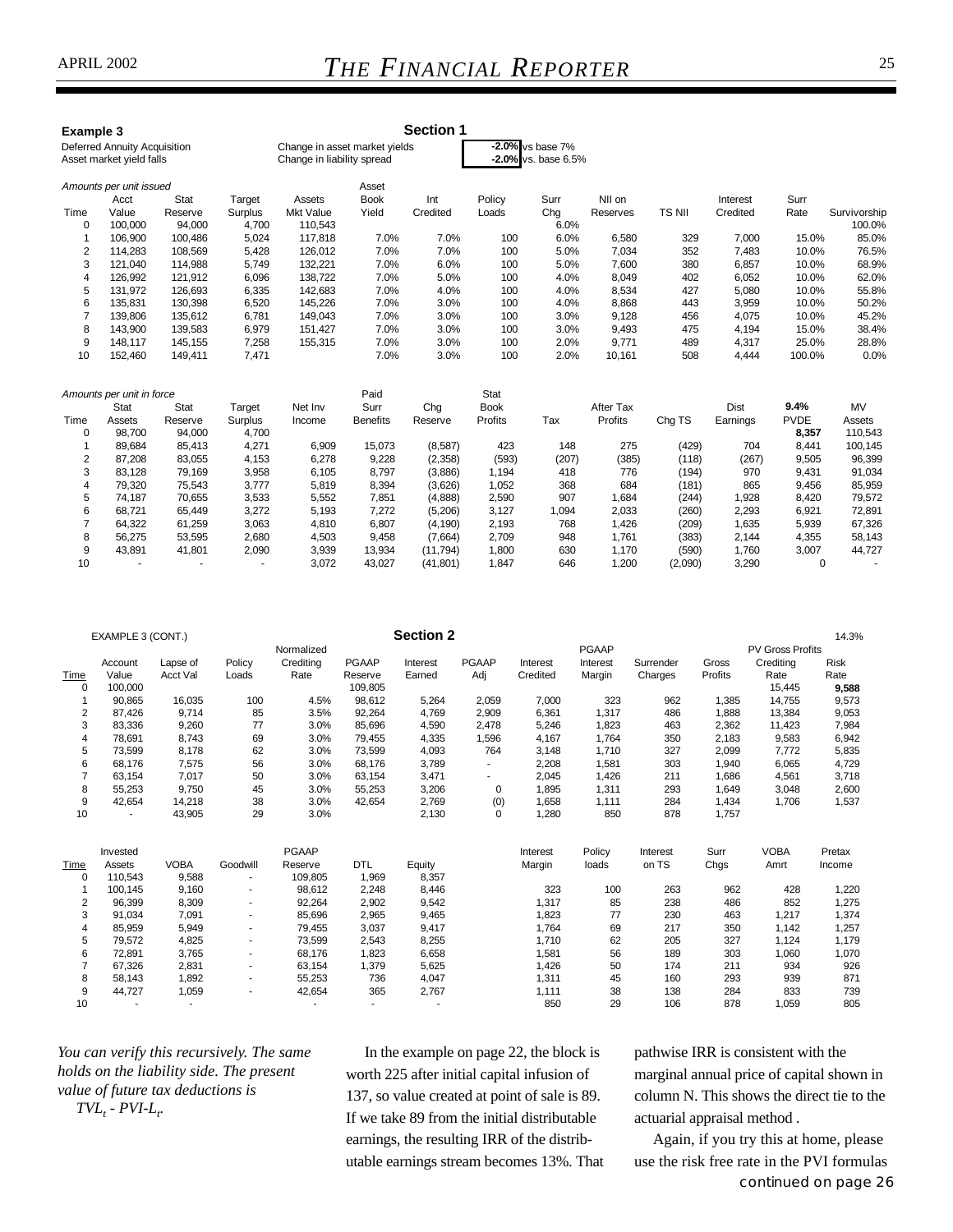*On the Fair Value of Business Acquired continued from page 25*

|      |          |           |                     |            | <b>JELIUII J</b> |                          |            |                          |                          |                          |                    |
|------|----------|-----------|---------------------|------------|------------------|--------------------------|------------|--------------------------|--------------------------|--------------------------|--------------------|
|      | Incurred | After tax | <b>Dividends</b>    |            |                  | After tax                | 4.500%     |                          | After tax                | $A - L$                  | <b>GAAP Equity</b> |
| Time | Taxes    | Income    | Paid                | <b>ROE</b> | PVI-a            | Assets                   | Liab value | <b>PVI-I</b>             | Liabilities              | Value                    | / Fair Value       |
| 0    |          |           |                     |            | 29,609           | 96,035                   | 98,240     | 25,936                   | 87,678                   | 8,357                    | 100%               |
|      | 427      | 793       | 704                 | 9.5%       | 26,154           | 87,330                   | 87,588     | 22,873                   | 78,821                   | 8,509                    | 99%                |
| 2    | 446      | 829       | (267)               | 9.8%       | 22,978           | 85,140                   | 82,301     | 20,059                   | 75,544                   | 9,596                    | 99%                |
| 3    | 481      | 893       | 970                 | 9.4%       | 19,766           | 81,349                   | 77,208     | 17,224                   | 71,866                   | 9,483                    | 100%               |
| 4    | 440      | 817       | 865                 | 8.6%       | 16,598           | 77,826                   | 72,288     | 14,437                   | 68,375                   | 9,452                    | 100%               |
| 5    | 413      | 766       | 1,928               | 8.1%       | 13,462           | 72,976                   | 67,691     | 11,687                   | 64,638                   | 8,338                    | 99%                |
| 6    | 374      | 695       | 2,293               | 8.4%       | 10,426           | 67.783                   | 63,465     | 9,034                    | 60,997                   | 6,785                    | 98%                |
|      | 324      | 602       | 1,635               | 9.0%       | 7,511            | 63.646                   | 59,514     | 6,495                    | 57,852                   | 5,794                    | 97%                |
| 8    | 305      | 566       | 2,144               | 10.1%      | 4,670            | 55,855                   | 52,734     | 4,030                    | 51,625                   | 4,230                    | 96%                |
| 9    | 259      | 480       | 1.760               | 11.9%      | 2,090            | 43,703                   | 41,174     | 1,800                    | 40,763                   | 2,940                    | 94%                |
| 10   | 282      | 523       | 3,290               | 18.9%      |                  | $\overline{\phantom{a}}$ |            | $\overline{\phantom{a}}$ | $\overline{\phantom{a}}$ | $\overline{\phantom{0}}$ |                    |
|      |          |           | <b>Weighted avg</b> | 9.6%       |                  |                          |            |                          |                          |                          |                    |

**Section 3**

|      | A/T assets | A/T liability | <b>Net</b> |        | PVDE at |
|------|------------|---------------|------------|--------|---------|
| Time | * vield    | * debt rate   | Return     | K(s,t) | K(s,t)  |
| 0    |            |               |            |        | 8,357   |
| 1    | 4,802      | 3.946         | 856        | 10.2%  | 8,509   |
| 2    | 4,366      | 3.547         | 820        | 9.6%   | 9,596   |
| 3    | 4,257      | 3.399         | 858        | 8.9%   | 9.483   |
| 4    | 4.067      | 3.234         | 833        | 8.8%   | 9,452   |
| 5    | 3,891      | 3,077         | 814        | 8.6%   | 8,338   |
| 6    | 3.649      | 2.909         | 740        | 8.9%   | 6.785   |
| 7    | 3,389      | 2,745         | 644        | 9.5%   | 5,794   |
| 8    | 3,182      | 2,603         | 579        | 10.0%  | 4,230   |
| 9    | 2,793      | 2,323         | 470        | 11.1%  | 2,940   |
| 10   | 2,185      | 1.834         | 351        | 11.9%  |         |

Weighted average ROE uses beginning of period equity as weights

above, instead of using i and d. Then also use a scenario set which fairly prices credit risk. For ease of illustration I'm showing one scenario with loaded discount rates.

#### **On To PGAAP**

Examples 2 and 3 apply these concepts to a simple deferred annuity purchase GAAP situation. The point of these examples is how important it is to maintain consistency, in purchase GAAP, between the appraisal assumptions, reserve assumptions, asset market values, and VOBA. In example 2, the market value of the assets equals the statutory basis used in the appraisal. The first section shows account value per unit at the purchase date. Statutory reserves are held at cash value. Target surplus is 5% of reserves. The assets are yielding 7%, but currently the policyholders are credited with 7% also. The purchaser has a target crediting spread of 200 bp, so their intention is to drop credited rates to 5%. The product has a

small load. No maintenance costs or fixed costs are shown here, for simplicity.

The second section of example 2 shows statutory results per unit in force. We discount distributable earnings at 14.1% to get a value of \$4,803 for the block.

This example illustrates one possible approach for setting the PGAAP reserve liability for a FAS 97 product. Since the company is currently crediting more than its target rate, the PGAAP liability has been set greater than account value. In effect, it sets up an unrealized loss that offsets the unrealized gain on matched assets. It is derived by discounting the future loads and release of account value, at the target crediting rate. The resulting PGAAP reserve is \$104,308, vs. an initial account value of \$100,000. The runoff of this extra liability normalizes the interest margin, and becomes a part of gross profits for VOBA amortization. Whether this approach is acceptable is a matter for discussion with the auditors. It

is one of the many accounting conventions that make target ROE "risk rates" different from actuarial hurdle rates.

However we got the PGAAP liability, we can apply the Milholland method for VOBA. Here tax assets and reserves are assumed to be the same as statutory. The tax basis adjustment at the purchase date is thus

 $35\% * (98,700 - 94,000) = 1,645$ 

And under the method given in part I of this article, VOBA is:

 $(4,803 - 1,645)/0.65 - (98,700 - 104,308) =$ 10,468

We amortize VOBA according to the present value of future gross profits (including the runoff of the excess reserve liability) at the target credited rate of 5%. Deferred tax follows the usual formula. Now we have all the items for PGAAP income and balance sheet.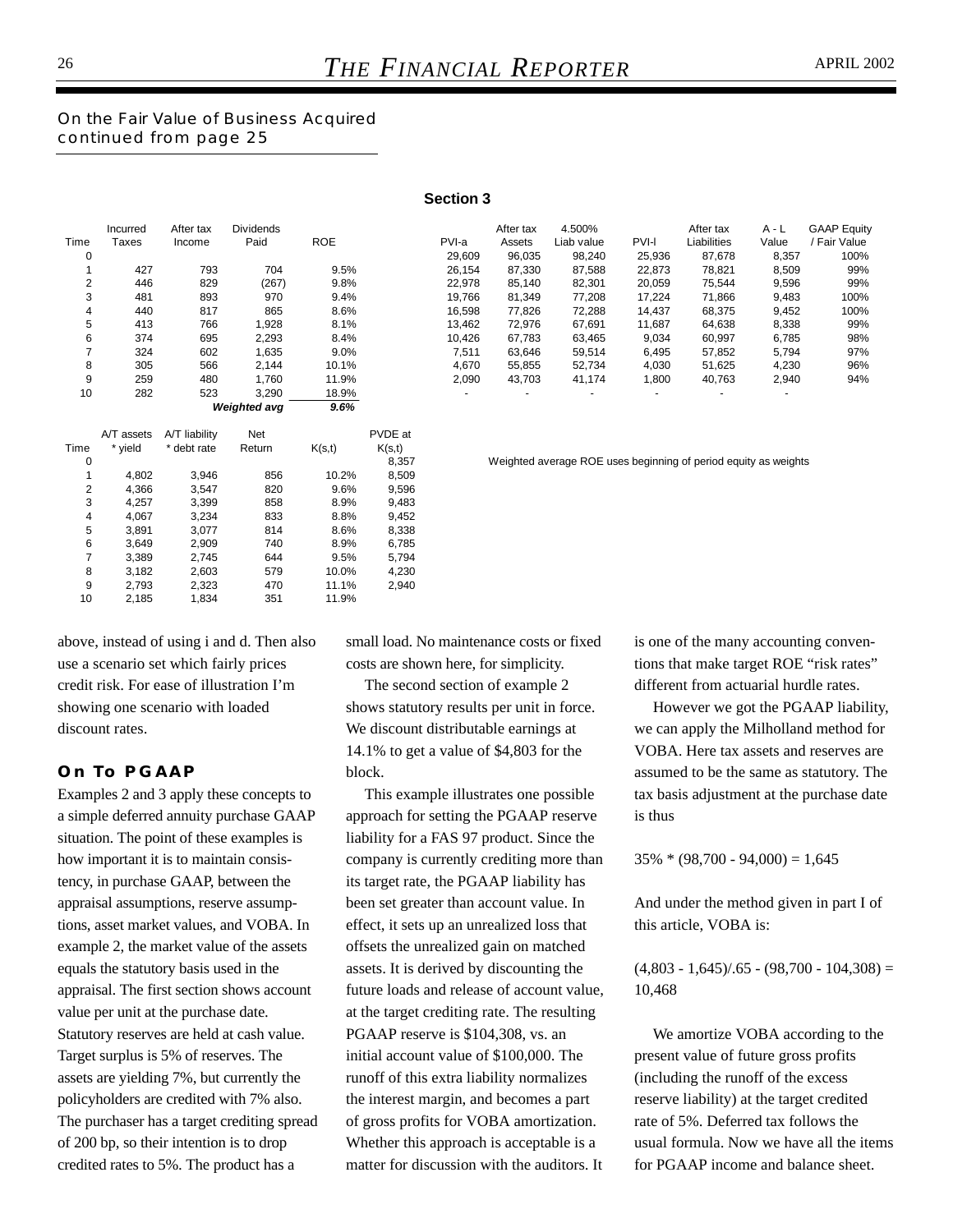Example 2 illustrates this. Equity rolls forward appropriately and consistently with stat-based cash flows.

The last section of Example 2 validates the hurdle rate assumption. Here, based on a direct calculation of the value of assets and liabilities, we obtain the same value for the company as we got previously using the indirect method and a hurdle rate of 14%. In the direct calculation, the benefit cash flows (here just paid surrenders) are discounted at a 6.5% cost of funds. The calculation of  $K(s,t)$  is the same as in Example 1. "Net return" is just the weighted average of the yields on assets and liabilities (7% and 6.5%)

in market rates (for both assets and liabilities), the fair value of the business increases from \$4,803 to \$8,357. This is equivalent to letting the hurdle rate in the indirect appraisal drop from 14.1% to 9.4%. Since asset book yields have not changed, the source of the gain is that we expect to lower credited rates in the new economic environment. In actual practice, it would be critical to adjust the resulting lapse assumption.

The direct approach to revising the value is more robust than the traditional actuarial approach. A traditional actuary might reason that interest rates, in falling from 7% to 5%, would lead to a propor-

*"The direct approach to revising the value is more robust than the traditional actuarial approach."*

where the weights are the after-tax values of those items. Net return divided by prior year value gives the price of capital. We can discount the distributable profits at the price of capital to get the same value as under the direct method. Weighted average ROE comes out close to the appraisal hurdle rate.

#### **Yields Decline**

Example 3, market rates decline by 200 bp, from 7% to 5%. The purchaser still intends to credit 200 bp below new money rates, so the crediting rate target steps down to 3%. This creates a larger excess of PGAAP liability over account value than before.

The direct valuation method provides an important check on the traditional actuarial appraisal value. Since interest rates have fallen, the value of assets, future benefits, and the related tax deductions have all risen together. The fair-value VOBA only goes from \$10,468 to \$9,588. With a 200 bp drop

tional drop in the cost of capital. This produces a new hurdle rate of about 10%. Such estimates are not reliable when the resulting value of the business becomes very small or negative. The direct method provides a transparent, auditable mechanism that links external rates with the resulting value (or equivalently, with the resulting cost of capital). Under the indirect paradigm, we can't reliably quantify the change in the cost of capital as the economic environment changes.

The Milholland-method VOBA would be acceptable if it used PVDE based on the 9.5% hurdle rate. Such a rate is leverage-adjusted. The mechanics of the method would still work if we used the old PVDE numbers calculated at 14.1%, but this is inconsistent with the value on each side of the balance sheet. For a large rise in interest rates, it is conceivable that the value of the block would become negative. The assumptions needed to produce a negative value with the indirect method are counterintuitive. In

practice it comes down to a question of materiality. Is the VOBA under the indirect appraisal method materially different from the one based on fair value?

At a purchase price of \$8,357, the weighted average ROE is again about the same as the appraisal hurdle rate, here just 9.6%. What happens if the purchase price had already been set at \$4,803 before rates fell? In that case, there would be negative goodwill at the purchase date, which should be used to write down the VOBA asset. The resulting weighted average ROE would be about 20%.

Similarly, it is possible to calculate VOBA by discounting gross profits at a "risk rate". If we don't know the value of the business beforehand though, the VOBA calculation under that approach is rather arbitrary. We can back into a risk rate that produces the same value that we get from the direct method. Instead of performing a precise, auditable measurement, we simply set the stage for a negotiation among the professionals. The correct risk rate for VOBA should be 11.9% in the Example 2, but 14.3% in Example 3. This is not obvious because the "risk rate" adjusts for business risk and also for the nuances of the accounting conventions that make reported earnings different from cash flows.

#### **Summary**

The direct valuation method can produce an after-tax "shareholder value" at each time and for each scenario, which changes as interest rates change. This approach naturally can incorporate the effect of large swings in interest rates, and of additional leverage and tax effects due to target surplus, reserve margins and debt.

A "leverage adjusted" cost of capital is one which is consistent with current value and risk of both assets and liabilities. This article has illustrated how to easily calculate the after-tax value of